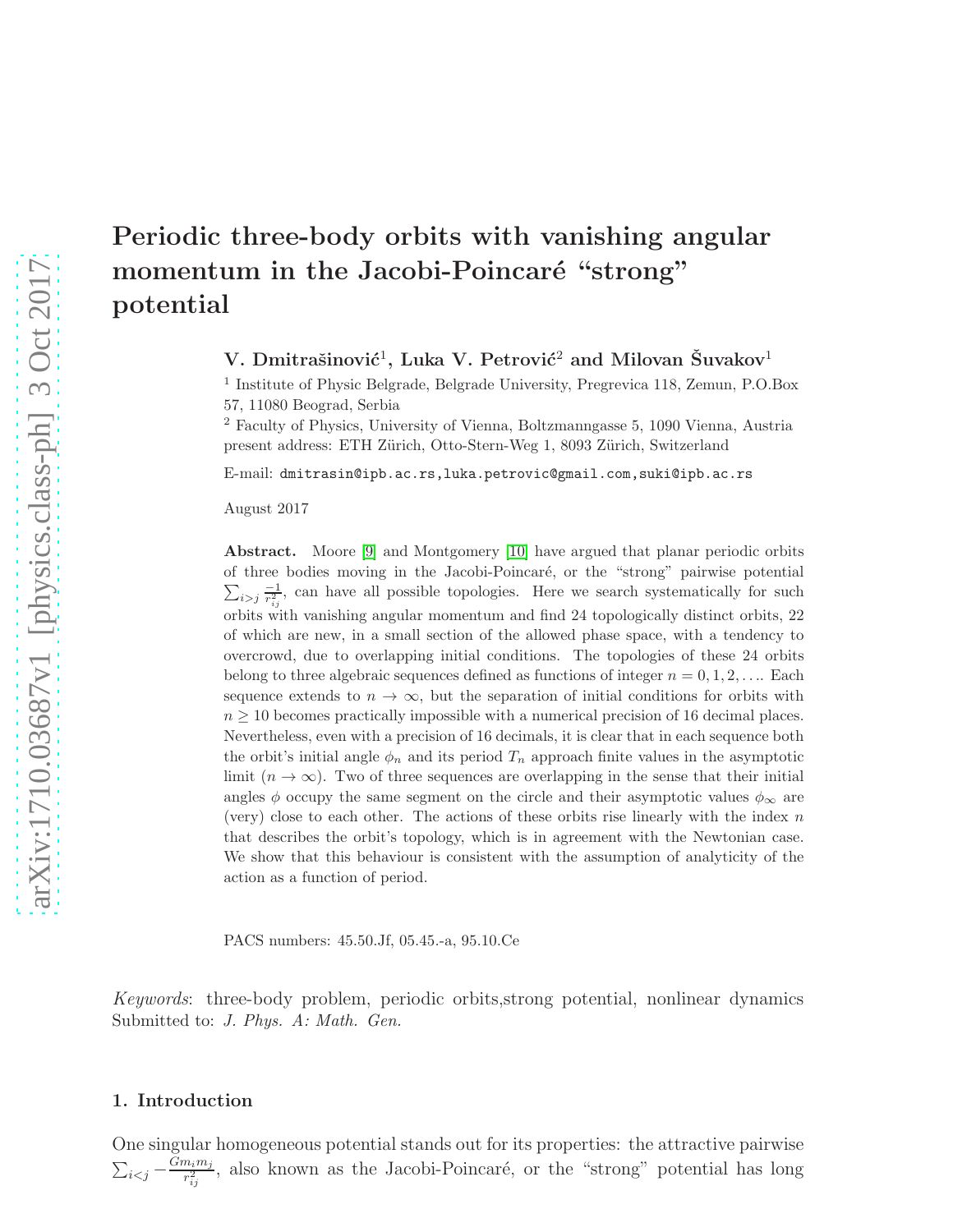been known to lead to a simplification of the classical N-body problem due to its dilation/conformal symmetry. In the 19th century Jacobi discovered its dilational symmetry  $[1]$  and Poincaré  $[2]$  discussed some properties of its action integral. More recently [\[3,](#page-26-4) [4,](#page-26-5) [5\]](#page-26-6) it was shown that in one spatial dimension, this potential leads to integrable dynamics of the celebrated Calogero-Moser model.

In the meantime, this potential has acquired a physical significance: 1) it is part and parcel of post-Newtonian gravity, responsible for the gravitational collapse [\[6\]](#page-26-7); and 2) it is central to Efimov three-body bound states in molecular physics, see Refs. [\[7,](#page-26-8) [8\]](#page-26-9) and references therein. Thus, it appears important that the classical dynamics in this potential be studied in more dimensions than one.

In two spatial dimensions the classical dynamics of this potential has been studied only sporadically, mostly emphasizing mathematical aspects, see Refs. [\[10,](#page-26-1) [11,](#page-27-0) [13\]](#page-27-1), with only one significant numerical study [\[9\]](#page-26-0). It is known that this potential leads to a reduction of the number of degrees of freedom by unity, but not to integrability of the system, at least for unequal masses, [\[13\]](#page-27-1). That reduction implies a significant simplification, at least for periodic orbits.

The authors of Refs. [\[9,](#page-26-0) [10\]](#page-26-1) have argued, along different lines, that periodic threebody orbits with all possible topologies, which is a countably infinite set, must exist in this potential; that is not the case for the Newtonian potential. Here we note that before the present paper, Moore [\[9\]](#page-26-0) had found two numerical periodic three-body orbits in the strong potential, one of which (the figure-eight) exists in the Newtonian potential and was rediscovered in Ref. [\[11\]](#page-27-0). Moore's second periodic orbit (figure-eight on the shape sphere, see Sect. [3\)](#page-8-0) in the strong potential does not exist in Newtonian gravity, however. Thus, a plethora of previously unknown types of periodic orbits appears to be beckoning. Recent numerical searches for periodic orbits in the Newtonian potential have produced more than 200 new topologically distinct periodic orbits, see Refs. [\[14,](#page-27-2) [15,](#page-27-3) [16,](#page-27-4) [17,](#page-27-5) [18,](#page-27-6) [19,](#page-27-7) [20,](#page-27-8) [21\]](#page-27-9). The next natural step is to apply the same methods to the three-body problem in the strong potential.

Now, mathematical existence theorems do not necessarily tell one where to search and find the respective solutions, merely that they exist. Fortunately, in the case of the strong potential the phase space of initial conditions has fewer dimensions than the one in the case of Newtonian potential. Moreover, it has been shown that every periodic orbit (with one exception, that has non-zero angular momentum, however) must pass through a collinear configuration at least once during its period, [\[12,](#page-27-10) [11\]](#page-27-0), which further reduces the space of initial configurations. These facts suggest that the numerical search for periodic orbits in the strong potential should be simpler than in the Newtonian one.

Here we report the results of our search: we found 24 periodic solutions, 22 of which are new,<sup> $\ddagger$ </sup> falling into three algebraically defined (infinite) sequences. Many other candidates for periodic orbits have been detected, but could not be clearly separated within our self-imposed numerical precision requirements, for reasons that will be

<span id="page-1-0"></span><sup>‡</sup> The two orbits previously discovered by Moore, Ref. [\[9\]](#page-26-0), are the figure-8 orbit in configuration space, with topology abAB and the figure-8 in the shape space, with topology ab.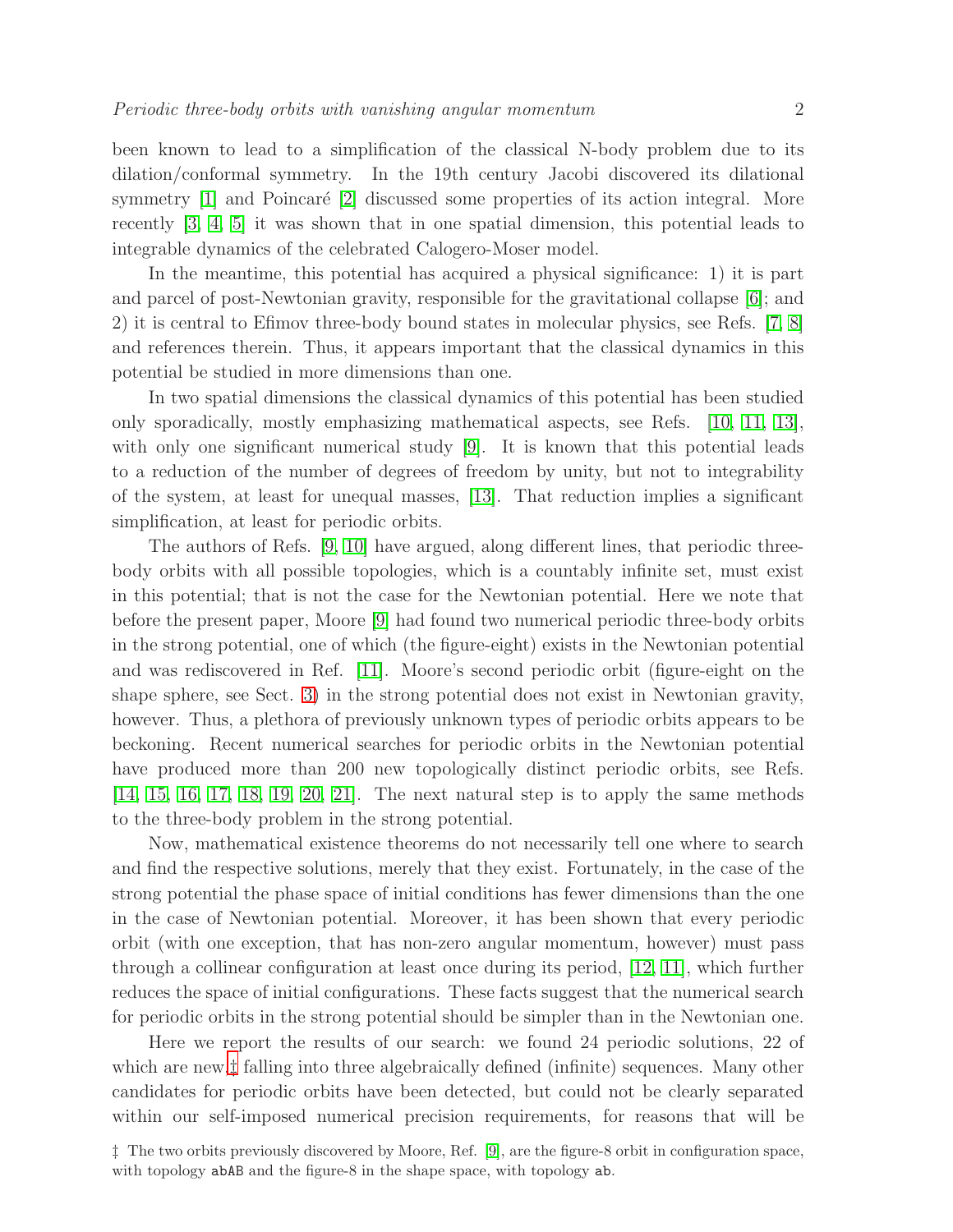explained shortly.

The obtained results are interesting for the following reasons: (i) the distribution of periodic orbits in the (phase) sub-space of initial conditions is far from uniform: there are vast regions that are entirely devoid of periodic orbits, whereas several small regions are severely overcrowded with (infinitely) many closely packed - indeed overlapping - orbits; (ii) all periodic orbits discovered thus far belong to three sequences, indexed by integer  $n = 0, 1, \ldots$ ; each sequence having an accumulation point of its own, both as a function of the initial angle  $\phi_0$  and as a function of the period T; (iii) the sensitivity to "errors", i.e. to differences between the fiducial and the actual values of the initial conditions, rapidly increases with the sequential index  $n$ ; (iv) the (almost) linear dependence of the scale-invariant period on the sequential index  $n$ , or equivalently on topology, that was observed in the Newtonian case [\[22\]](#page-27-11), breaks down here spectacularly - the periods do not increase linearly, but approach finite asymptotic accumulation points (a different one for each sequence); (v) a linear relation between the initial conditions - angles - and the periods holds in each sequence separately in the asymptotic limit  $n \to \infty$ ; (vi) a linear relation between the (scale-invariant) action and the sequential index  $n$ , or equivalently the topology, holds in the asymptotic limit  $n \to \infty$ . [§](#page-2-0)

We are not aware of another system of ordinary differential equations with such, or similar distribution of periodic solutions. At least one (vi) property of these solutions, the asymptotically linear relation, as well as the existence of small non-linear corrections that disappear in the  $n \to \infty$  limit, can be explained in terms of analytic properties of the action.

This paper consists of six sections: after some preliminaries in Sect. [2.1,](#page-3-0) wherein we remind the readers about the basic facts of periodic orbits in the Jacobi-Poincaré "strong"  $\frac{-1}{r^2}$  potential must have zero total energy and constant hyper-radius, we present our search method in Sect. [2.](#page-2-1) Then, in Sect. [3](#page-8-0) we show our results - the 22 new orbits that together with two previously known orbits form three sequences. In Sect. [4](#page-9-0) we display the action "quantization" regularities within the three sequences. In Sect. [5](#page-17-0) we show some mathematical argument based on analyticity of the obtained solutions. Finally, in Sect. [6](#page-19-0) we summarize and draw our conclusions. [Appendix A](#page-20-0) contains a description of the return proximity function's dependence on the numerical accuracy of initial conditions. [Appendix B](#page-21-0) contains detailed calculation of the action of the periodic three-body orbit in the (1D) Calogero-Moser model. In [Appendix C](#page-25-0) we discuss the analytic properties of the action expressed in terms of complex variables.

### <span id="page-2-1"></span>2. Search for periodic solutions

<span id="page-2-0"></span>Two-dimensional motions in the strong potential can be divided into (at least) three types: 1) positive energy  $(E > 0)$  leads either to infinite expansion (for positive values of the time derivative of the hyper-radius,  $R > 0$ ), or to collapse of the system (for negative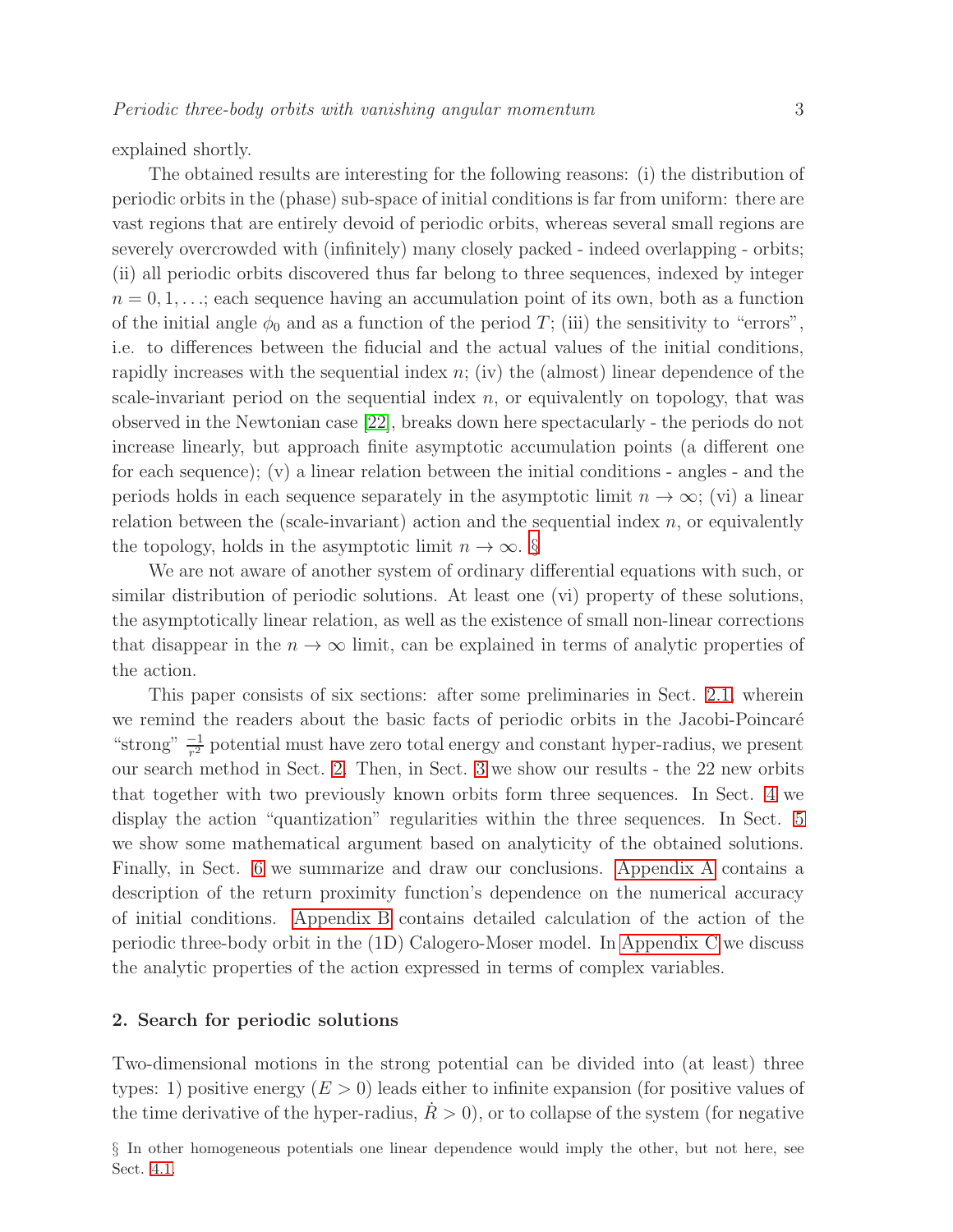values of the time of the hyper-radius,  $R < 0$ ; 2) negative energy ( $E < 0$ ) always leads to the collapse of the system; and 3) zero energy  $(E = 0)$  motions with: (a) non-zero values of the time derivative of the hyper-radius,  $R \neq 0$ ) lead to either collapse or infinite expansion, whereas (b) only vanishing time derivative of the hyper-radius,  $R \neq 0$ ) leads to dilation-invariant motion(s), which includes, but is not limited to, periodic ones. Thus periodic orbits occupy a small subset of all possible motions. Further, vanishing angular momentum condition ensures that the corresponding three-body orbit must be in a plane.

Thus, in case (3.b), the motions of the system can be described by two dimensionless degrees of freedom, such as two angles parametrizing a unit-radius sphere  $S_2$  in threedimensional "shape space". There are three points on this sphere that correspond to two-body collisions, and thus to infinite kinetic and potential energies; these three points determine the topology of a periodic solution. The "volume" of such a configuration space (i.e. the area of the sphere) is finite, and the corresponding phase space (excluding the collision points) is also compact, which makes the subspace of periodic orbits finite. Moreover, due to the at least one syzygy theorem [\[12\]](#page-27-10), the initial configuration space may be further reduced to just the equator on the shape sphere, excluding the three collision points.

#### <span id="page-3-0"></span>2.1. Preliminaries

The planar, or two-dimensional (2D) three-body motions in the  $-\frac{1}{r^2}$  $\frac{1}{r^2}$  potential display several peculiarities that we list below.

1) All periodic solutions in the strong potential three-body problem must have exactly zero energy and the hyper-radius (the "scalar moment of inertia") must stay constant at all times. These facts follow from the Lagrange-Jacobi identity, or the virial theorem.

2) We use the fact, shown in Ref. [\[12\]](#page-27-10) for the Newtonian potential, and in Ref. [\[11\]](#page-27-0) for the strong potential, that all but one periodic orbits must cross the equator on the shape sphere at least once during their periods ("the syzygy theorem").

These two facts reduce the dimensionality of the initial state phase space and allow us to use a point on the equator of the shape sphere as an initial configuration. This facilitates the search for periodic solutions. Moreover, the virial theorem also implies that the action of a periodic orbit is not proportional to the (vanishing) energy of the periodic solution.

"Normalizing" orbital periods by spatially scaling solutions to the same energy level is not possible in this potential, due to the vanishing energy. Consequently, the constant appearing in Keplers third law - the "scale-invariant period"  $T|E|$  is trivial here, as it always equals zero. Instead, one keeps the scale, or the hyperradius of all orbits invariant at one fixed value. The periods depend on this scale, as  $T \sim R^2$ , i.e., the product  $TR^{-2}$  is scale invariant. The minimized action  $S_{\text{min}}$  of periodic orbits is scale invariant, however, and can be used instead of the above "scale-invariant period"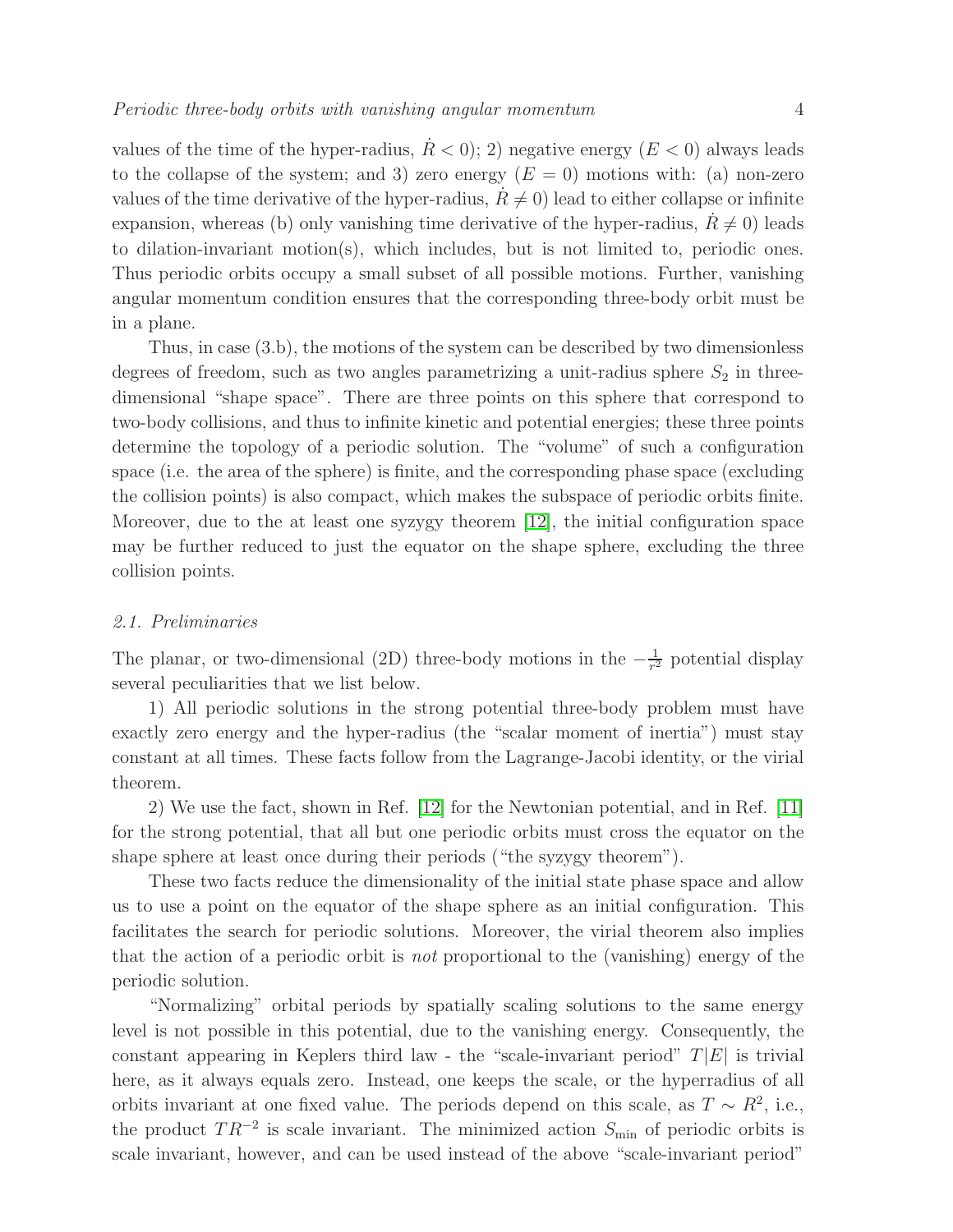$T|E|$ , to "measure" the topological dependence of orbits in the case of strong potential, in the sense of Refs. [\[20,](#page-27-8) [22\]](#page-27-11).

#### <span id="page-4-0"></span>2.2. Initial conditions

As stated above, the two main distinctions of the Jacobi-Poincaré  $\frac{-1}{r^2}$  "strong" potential are that: 1) the energy of all periodic orbits must be zero  $E = 0$ ; 2) the hyper-radius, or "overall size",  $R = \sqrt{\rho^2 + \lambda^2} = \sqrt{\frac{1}{3}}$  $\frac{1}{3}\sum_{i of all periodic orbits must remain$ constant at all times  $R(t) = R(0)$ . These two conditions reduce the number of degrees of freedom of the planar equal-mass three-body problem from three to two. The conditions of 1) vanishing angular momentum, and 2) equal masses of all three bodies, are our own choice, in this paper.

There are  $12 = 3 \times 4$  independent kinematic variables that define the state vector (in phase space)  $\mathbf{X}(t) = (\mathbf{r}_1(t), \mathbf{r}_2(t), \mathbf{r}_3(t), \mathbf{p}_1(t), \mathbf{p}_2(t), \mathbf{p}_3(t))$  of a three-body system (in two dimensions): for each of three bodies there are two coordinates  $(x \text{ and } y)$  for each body, and two components  $(\mathbf{p}_x = v_x \text{ and } \mathbf{p}_y = v_y)$  of its velocity vector. We set  $G = 1 = m_1 = m_2 = m_3$ , which does not reduce the generality of our results, as certain scaling rules hold, see Ref. [\[23\]](#page-27-12). The scaling rules allow one to obtain solutions for any (real, positive) value of G and/or of the common mass  $m_1 = m_2 = m_3$  from the solutions presented here. Of course, distinct-mass orbits cannot be obtained from the equal-mass limit ones. The choice of center-of-mass system  $(v_1 + v_2 + v_3 = 0)$  cuts down this number to eight independent variables, as there are (only) two independent relative coordinate vectors and two corresponding velocities. The choice of vanishing angular momentum  $(L = 0)$  reduces this number down to seven.

We choose the so-called Euler initial configuration, the three bodies being collinear, say on the x-axis, with the distance between the bodies number "one" and number "two" equaling two units (2), and with the body number "three" at the mid-point between bodies number "one" and number "two". That sets the (initial state) hyper-radius at  $R = \sqrt{2}$ . As the hyper-radius must remain constant during periodic motions, we are left with six independent variables. The conditions  $L = 0$ ,  $\dot{R} = 0$ , and  $\mathbf{v}_1 + \mathbf{v}_2 + \mathbf{v}_3 = 0$ put together imply

$$
\mathbf{v}_1 = \mathbf{v}_2 = \frac{1}{2} \mathbf{v}_3,
$$

thus inferring that only one velocity two-vector is independent in this choice of initial conditions.

Finally, demanding  $R=0$ , leaves the system with two independent variables: the angle  $\phi$  between the x-axis and the velocity 2-vector  $v_1$ , and the overall size R. Due to the zero-energy condition  $E = 0$  the size R of the system, which has already been set at  $R = \sqrt{2}$  by our choice of initial positions, determines the value of the initial kinetic energy T as  $T = -V(R)$ , thus leaving the angle  $\phi$  as the only free variable.

This means that, in order to find periodic orbits passing through the Euler point, the only variable that can be varied in this sub-space of initial conditions is the angle  $\phi$ between the two components of the vector  $\mathbf{v}_1 = (v_{x1}, v_{y1})$ :  $\tan \phi = \frac{v_{y1}}{v_{y1}}$  $\frac{v_{y1}}{v_{x1}}$ .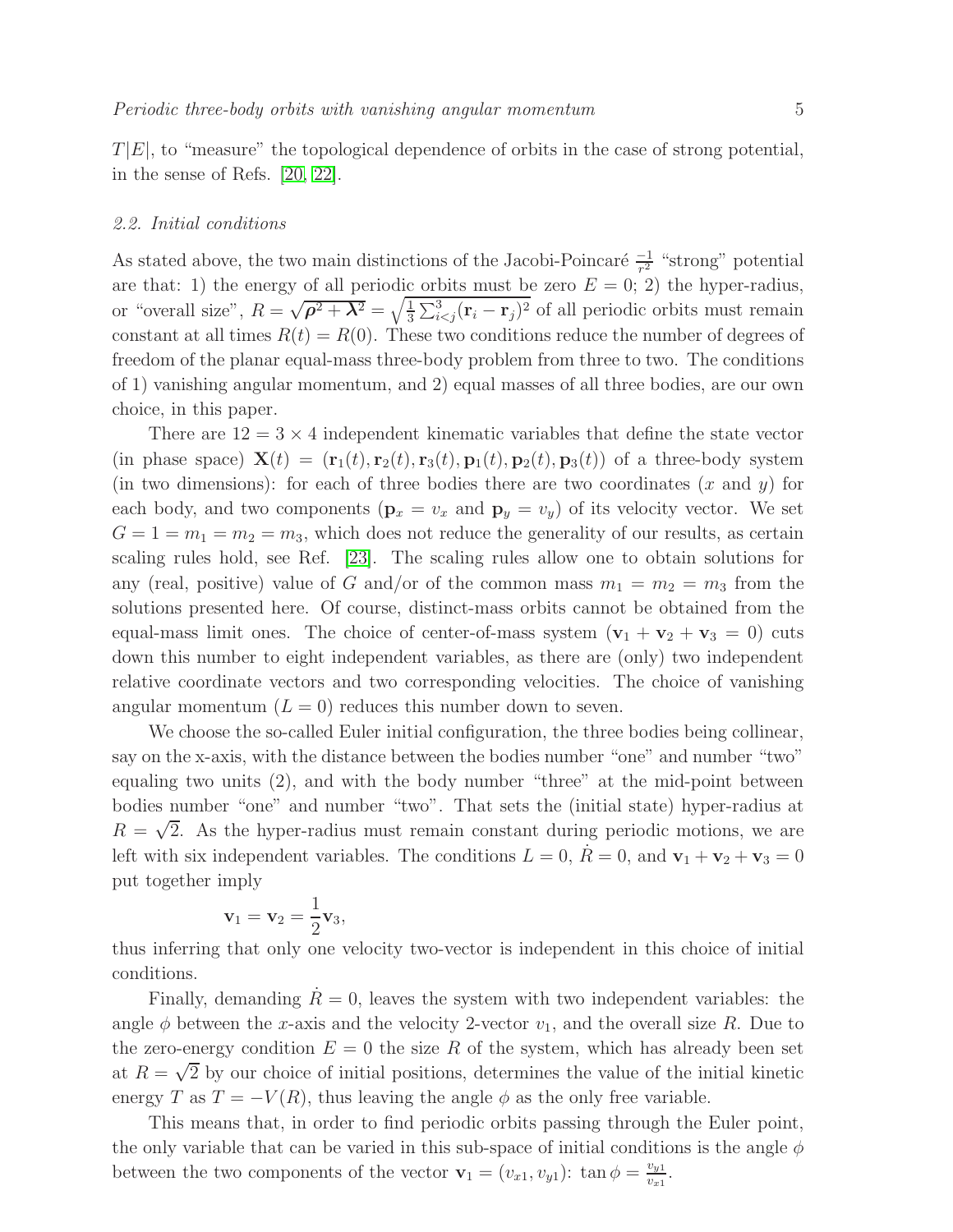#### 2.3. Search Method

The return proximity function  $d(\mathbf{X}_0, T_0) = d(\phi_0, T_0)$  in phase space is defined as the absolute minimum of the distance from the initial condition by  $d(\mathbf{X}_0, T_0)$  =  $\min_{t \leq T_0} |\mathbf{X}(t) - \mathbf{X}_0|$ , where

$$
|\mathbf{X}(t) - \mathbf{X}_0| = \sqrt{\sum_{i}^{3} [\mathbf{r}_i(t) - \mathbf{r}_i(0)]^2 + \sum_{i}^{3} [\mathbf{p}_i(t) - \mathbf{p}_i(0)]^2}
$$
(1)

is the distance (Euclidean norm) between two 12-vectors in phase space (the Cartesian coordinates and velocities of all three bodies without removing the center-of-mass motion). We define the return time  $\tau(\mathbf{X}_0, T_0)$  as the time for which this minimum is reached. Numerical minimization of this function has been used in several successful searches for periodic orbits in the Newtonian potential [\[14,](#page-27-2) [15,](#page-27-3) [16,](#page-27-4) [17,](#page-27-5) [18,](#page-27-6) [19,](#page-27-7) [20,](#page-27-8) [21\]](#page-27-9). Those searches were conducted in a two-dimensional subspace, because the hyper-radius R is variable in the Newtonian three-body periodic orbits. The choice of the initial conditions has been explained in Sect. [2.2.](#page-4-0)

In order to look for periodic solutions numerically, we have discretized the search window in the one-dimensional subspace and calculated the return proximity function  $d(\phi = \phi_0, T_0)$  for each grid point up to some pre-defined upper limit on the integration time  $T_0$ , which was set at  $T_0 = 10$ . We shall see that the period T does not grow with the length of the orbit's "word", but rather  $T$  approaches an asymptotic limit that depends on the algebraic structure of the "word".

#### 2.4. Solving the equations of motion

We did the calculation in two stages: at first we used a fourth-order Runge-Kutta-Fehlberg integrator, for the full set of three-body equations in Cartesian coordinates, which, of course, does not conserve the energy, or the hyper-radius. When that integrator started showing its limitations we wrote a new integrator for the two true dynamical variables (two hyperangles on the shape sphere), thus eliminating two constants of motion (the hyper-radius and the angular momentum) from the start. The third constant of motion is the energy E, which must vanish  $(E = 0)$  for all periodic orbits; that constraint can be "hard-wired" into the code using the Hamiltonian formalism that is manifestly symplectic and leads to a (much) higher accuracy even with a Runge-Kutta algorithm. That allowed us to determine the accuracy of the previous RKF calculation, as shown in detail in [Appendix A.](#page-20-0)

It is well known that the planar three-body dynamics can be expressed in terms of hyper-spherical coordinates  $[24]$  as a function of the hyper-radius R and the shape-sphere unit vector:

$$
\hat{\vec{n}} = (n'_x, n'_y, n'_z) = \left(\frac{2\rho \cdot \lambda}{R^2}, \frac{\lambda^2 - \rho^2}{R^2}, \frac{2(\rho \times \lambda) \cdot \mathbf{e}_z}{R^2}\right).
$$
\n(2)

As stated already in Sect. [2.2,](#page-4-0) the hyper-radius  $R$  is a constant of motion for all periodic solutions in this potential. We can assume without loss of generality that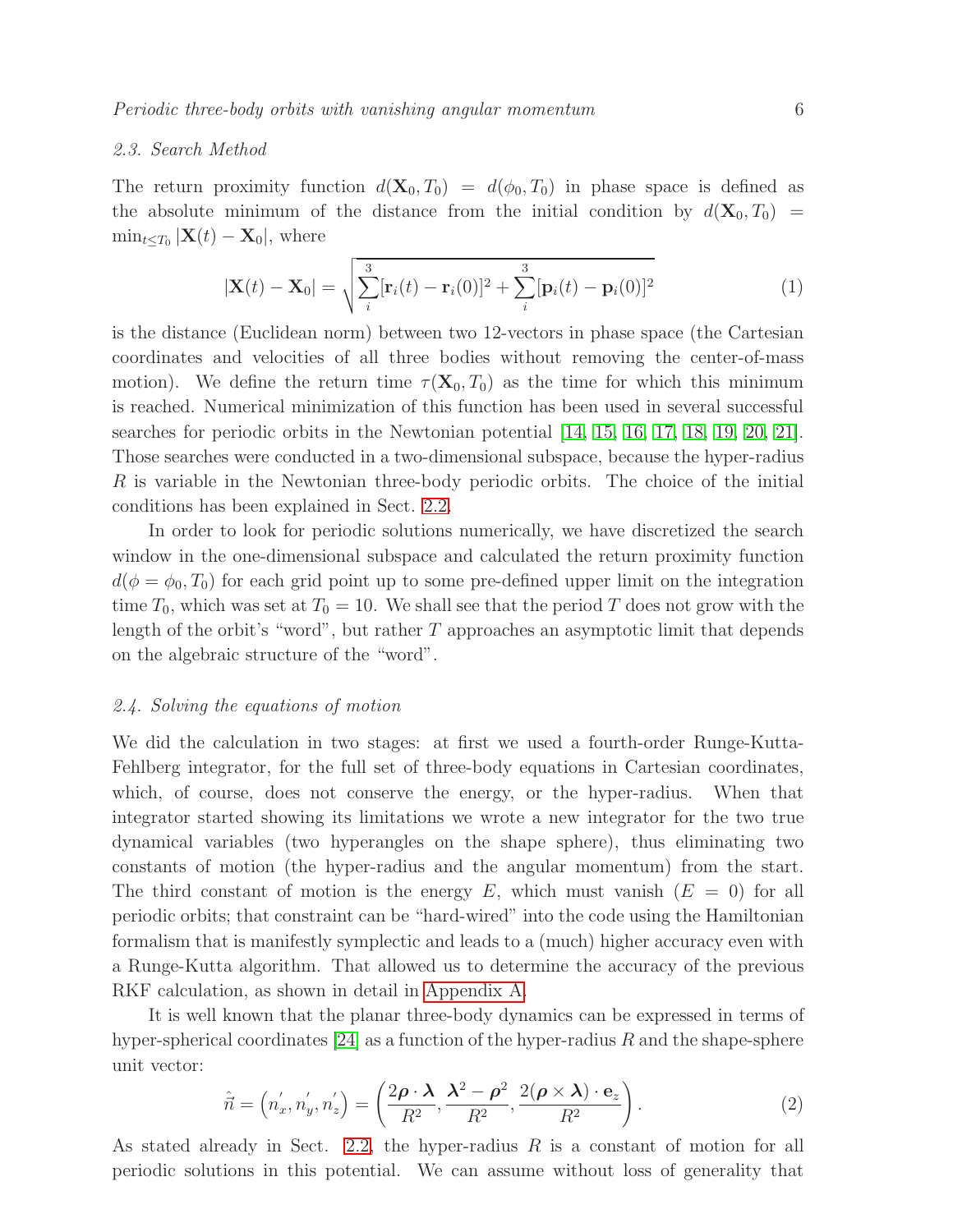$R = 1$ . Therefore, the configuration space is two dimensional in this case. We choose the polar angle  $\alpha \in [0, \pi]$  and the azimuthal angle  $\beta \in [0, 2\pi]$  as the dynamical variables on the shape-sphere. The phase space is four dimensional with these two angles as the generalized coordinates and their two conjugate generalized momenta. Therefore, the equations of motion are four first-order Hamilton's equations.

One can implement the zero-energy constraint  $E = 0$  into these four equations and thus eliminate one variable and one equation. The initial-state variables defined in Sect. [2.2](#page-4-0) can be written as functions of a single parameter  $\phi$  which was defined as the angle between the two components of the velocity vector  $\mathbf{v}_1 = (v_{x1}, v_{y1})$ :  $\tan \phi = \frac{v_{y1}}{v_{x1}}$  $\frac{v_{y1}}{v_{x1}},$  or equivalently as the angle of the angular velocity, measured with respect to the equator, on the shape sphere:

$$
\dot{\alpha} = \sqrt{8|V(\alpha, \beta)|} \sin \phi,\tag{3}
$$

$$
\dot{\beta} = \sqrt{8|V(\alpha,\beta)|} \frac{\cos \phi}{\sin \alpha},\tag{4}
$$

where

$$
V = V(\alpha, \beta) = -\sum_{l=0}^{2} \frac{1}{1 - \sin \alpha \cos(\beta + 2\pi l/3)}
$$
(5)

is the hyper-angular potential as a function of  $\alpha$  and  $\beta$ . One can easily check that this change of variables identically satisfies  $E = 0$ , by calculating

$$
E = T(\dot{\alpha}, \dot{\beta}, \alpha, \beta) + V(\alpha, \beta) = 0,\tag{6}
$$

where the kinetic energy  $T$  is given by the formula:

$$
T(\dot{\alpha}, \dot{\beta}, \alpha, \beta) = \frac{1}{8} \left( \dot{\alpha}^2 + \dot{\beta}^2 \sin^2 \alpha \right).
$$
 (7)

Three variables  $\alpha$ ,  $\beta$ , and  $\phi$  completely define the state of the system. Using this set of variables we now have three first-order differential equations of motion, instead of four; they are:

$$
\dot{\alpha} = \sqrt{8|V(\alpha, \beta)|} \sin \phi,\tag{8}
$$

$$
\dot{\beta} = \sqrt{8|V(\alpha,\beta)|} \frac{\cos \phi}{\sin \alpha},\tag{9}
$$

$$
\dot{\phi} = \sqrt{8|V(\alpha,\beta)|} \frac{\cos\alpha}{\sin\alpha} \cos\phi + \sqrt{\frac{2}{|V|}} A \cos\phi + \sqrt{\frac{2}{|V|}} B \frac{\sin\phi}{\sin\alpha},\tag{10}
$$

where  $A$  and  $B$  are:

$$
A = \frac{\partial |V(\alpha, \beta)|}{\partial \alpha} = \sum_{l=0}^{2} \frac{\cos \alpha \cos(\beta + 2\pi l/3)}{(1 - \sin \alpha \cos(\beta + 2\pi l/3))^2},
$$
(11)

$$
B = -\frac{\partial |V(\alpha, \beta)|}{\partial \beta} = \sum_{l=0}^{2} \frac{\sin \alpha \sin(\beta + 2\pi l/3)}{(1 - \sin \alpha \cos(\beta + 2\pi l/3))^2}.
$$
 (12)

The initial conditions defined previously in Sect. [2.2](#page-4-0) correspond to  $\alpha = \pi/2$ ,  $\beta = \pi$ , with  $\phi$  taken as a free parameter. Using the variables  $\alpha$ ,  $\beta$ , and  $\phi$ , the return proximity function can be redefined as follows

$$
d(\alpha_0, \beta_0, \phi_0, T_0) = \sqrt{(\alpha(t) - \alpha(0))^2 + (\beta(t) - \beta(0))^2 + (\phi(t) - \phi(0))^2}.
$$
 (13)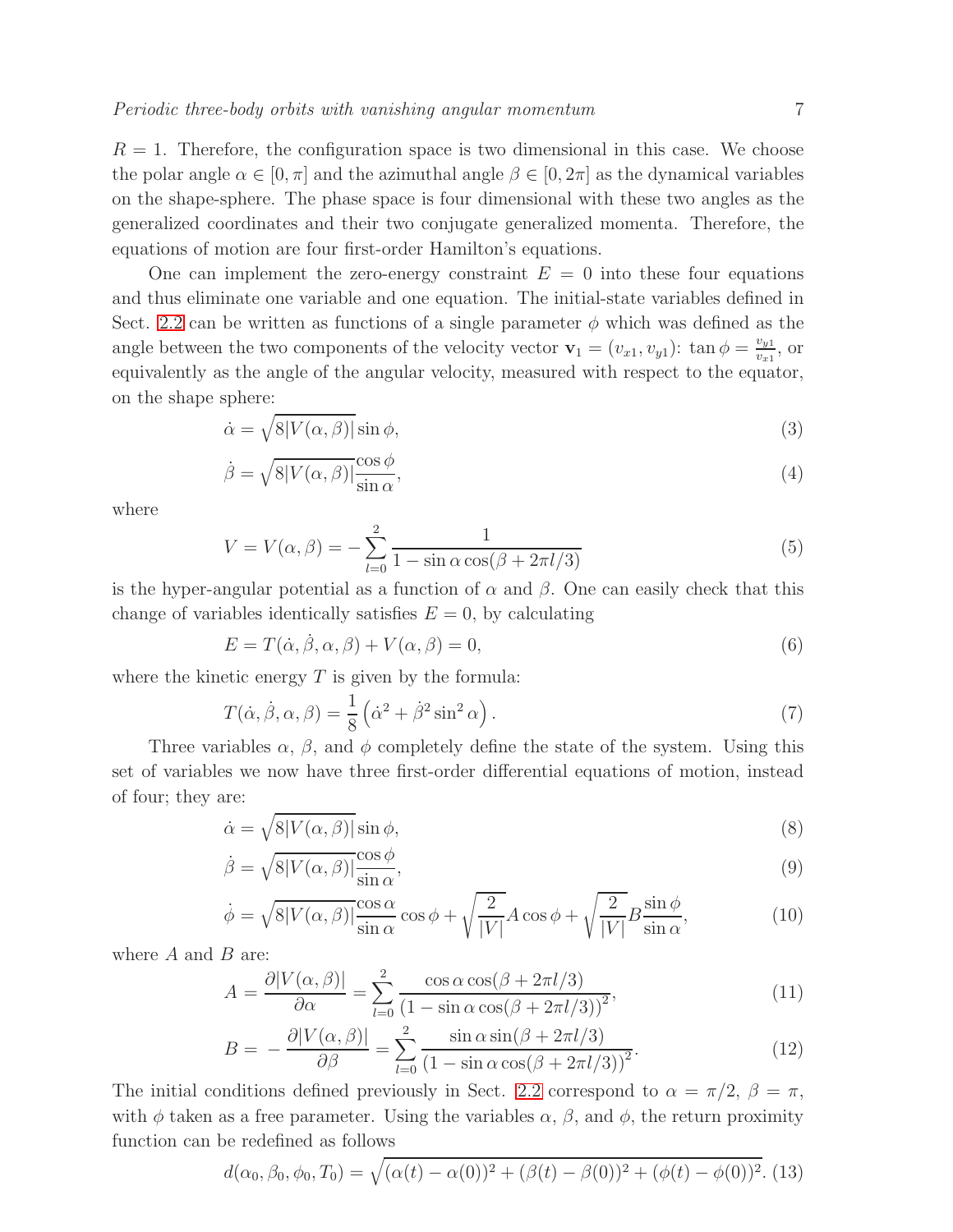We solved the equations of motion using an explicit fifth-order Runge-Kutta algorithm [\[25\]](#page-27-14) implemented in python library SciPy [\[26\]](#page-27-15) with best relative tolerance of  $10^{-20}$ . We note that the Hamiltonian (first-order) nature of the equations of motion ensures exact conservation of energy  $E = 0$  at each step of the calculation, regardless of the particular algorithm used for the numerics.

The return proximity function has been calculated using linear interpolation between numerically obtained values of  $\alpha(t)$ ,  $\beta(t)$ , and  $\phi(t)$ . This interpolation method creates additional errors that cannot be explicitly calculated, but can be numerically investigated as in [Appendix A.](#page-20-0)

# 2.5. Topological classification of orbits in the shape space

Any newly found periodic three-body orbit must be identified and classified so as to be distinguished from previously discovered orbits. For that purpose we use Montgomery's topological classification [\[27\]](#page-27-16): he noticed the connection between the "fundamental group of a two-sphere with three punctures", i.e. the "free group on two letters" (a, b), and the conjugacy classes of the "projective coloured/pure braid group" of three strands  $PB<sub>3</sub>$ . The utility of this classification becomes apparent when we identify the "two-sphere with three punctures" with the shape-space sphere and the three two-body collision points with the punctures.

Graphically, this method amounts to classifying closed curves according to their "topologies" on a sphere with three punctures. A stereographic projection of this sphere onto a plane, using one of the punctures as the "north pole" effectively removes that puncture to infinity, and reduces the problem to one of classifying closed curves in a plane with two punctures. That leads to the aforementioned free group on two letters (a, b), where (for definiteness) a denotes a clockwise "full turn" around the right-handside puncture, and b denotes the counter-clockwise full turn around the other puncture, see Ref. [\[14\]](#page-27-2). For better legibility we denote their inverses by capitalized letters  $a^{-1} = A$ ,  $b^{-1} = B.$ 

Of course, there need not be only one solution with a particular topology: indeed orbits with different values of the angular momentum and identical topology define one (continuous) topological family of orbits. In the Newtonian potential there are sometimes multiple orbits, with identical topologies and angular momenta, but, as we shall see, that does not happen here.

<span id="page-7-0"></span>A specific sequence of letters, or a word, is not the only possible description of a periodic orbit, because there is no preferred initial point on a periodic orbit; therefore any other word that can be obtained by a cyclic permutation of the letters in the original word is an equally good description of such an orbit. For example the conjugacy class of the free group element aB contains also the element  $A(aB)a = Ba$ . The set of all cyclically permuted words is the aforementioned conjugacy class of a free group element (word). Thus, each family of orbits is associated with the conjugacy class of a free group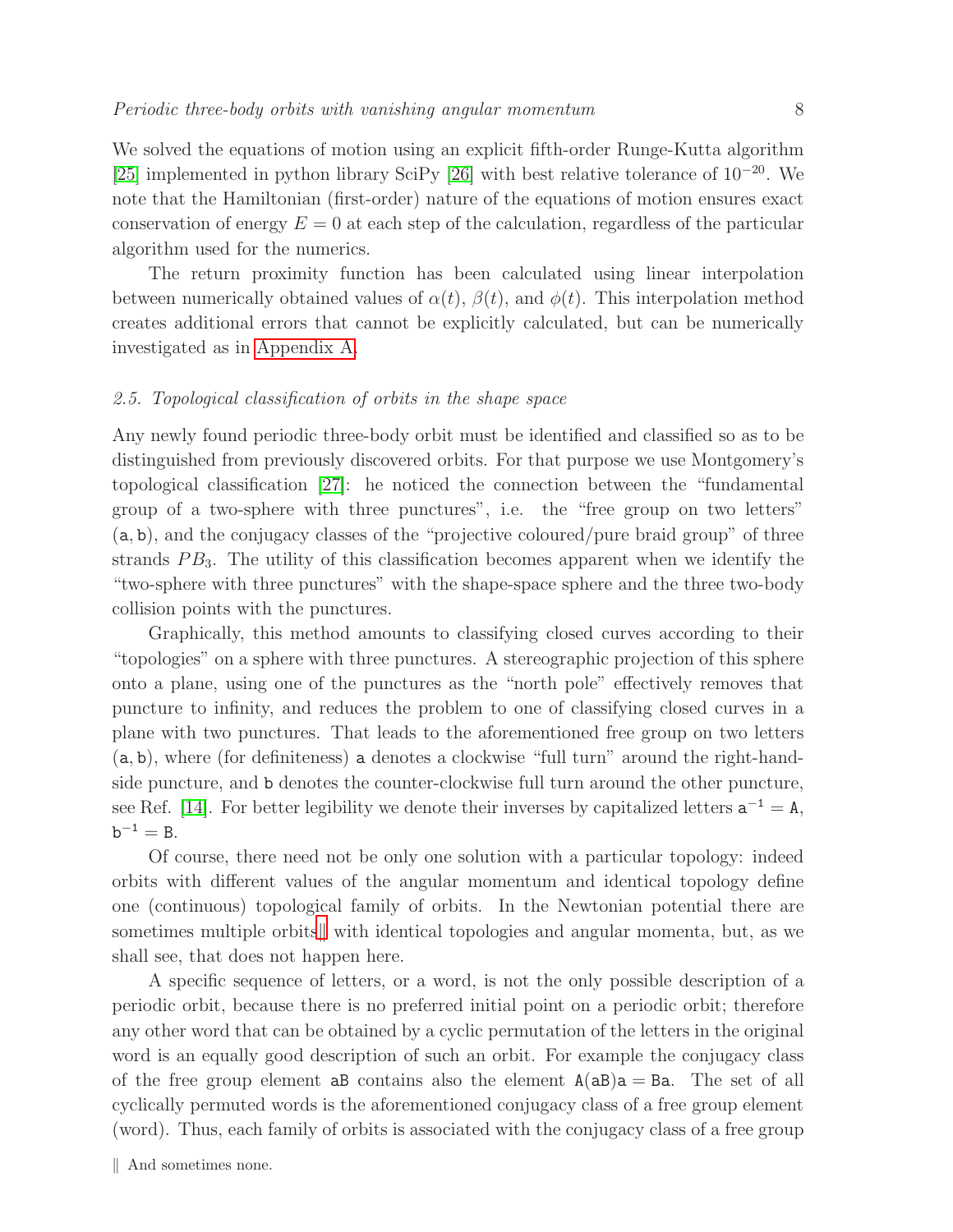element.

Moreover, the time-reversed orbits correspond to physically identical solutions, but their free group elements and their conjugacy classes are generally different. So, for example, families of orbits described by a and A are equivalent, but families ab and AB are not because the inverse of ab is BA, not AB.

There is finally one last ambiguity concerning all non-cyclically permutation symmetric orbits [\[22\]](#page-27-11). One may apply the stereographic projection of the shape sphere onto a plane using any one of the three two-body collision points as the North Pole, and in that way one may obtain three (at least in principle) different words. When the orbit is cyclically permutation symmetric, this ambiguity disappears, for all other orbits one may switch to the three-symbol labeling scheme [\[20\]](#page-27-8) to resolve this issue rigorously. But, for all practical purposes one need not go to such lengths, as it is sufficient to make sure that the same two-body collision point ("puncture") has been used as the North Pole in the stereographic projection for all the orbits treated. Then, the same algebraic relations must hold among the orbits' words, irrespective of the choice of the puncture.

For a working algorithm that "reads" an orbit's word, see the Appendix to Ref. [\[19\]](#page-27-7).

## <span id="page-8-0"></span>3. Results

In Fig[.1](#page-10-0) we show the  $-\log(d(\phi_0))$  dependence on the initial angle  $\phi = \phi_0$  in the range  $\phi \in [0.9, 1.25]$ . There one can see many overlapping peaking structures some of them broad ("hills"), others quite narrow ("trees", or "spikes"), in roughly four distinct regions ("groves"). Several properties of the newly discovered orbits shine through immediately:

- (i) periodic orbits exist only in several finite, small segments of the (quarter-circular) perimeter [in the angular range  $0.9 \le \phi \le 1.25$  (in radians)], rather than on the whole quarter-circle  $0 \le \phi \le \pi/2 = 1.507$ ;
- (ii) We found around 100 peaking structures (at the present level of precision) in this region, only 24 of which kept increasing their  $-\log(d)$  values as the precision was improved, see Appendix [Appendix A.](#page-20-0) These 24 initial conditions appear in three distinct regions ("groves") in Fig. [1,](#page-10-0) and are tabulated in Tables [1,](#page-10-1) [2,](#page-11-0) [3.](#page-11-1)
- (iii) The remaining (roughly 80) peaking structures are interspersed through all distinct regions ("groves"). These structures (probably) correspond to (quasi-periodic) orbits that do not pass exactly through the Euler point, but come close to it. Therefore, their  $-\log(d)$  values cannot be increased beyond some limiting value. Note that one "grove",  $\phi \in (1.2, 1.22)$ , consists entirely of such "quasi-periodic" orbits. The corresponding periodic orbits must be searched for in a two-parameter space (angle  $\phi$  and the "displacement" from the Euler point), which is beyond our present scope.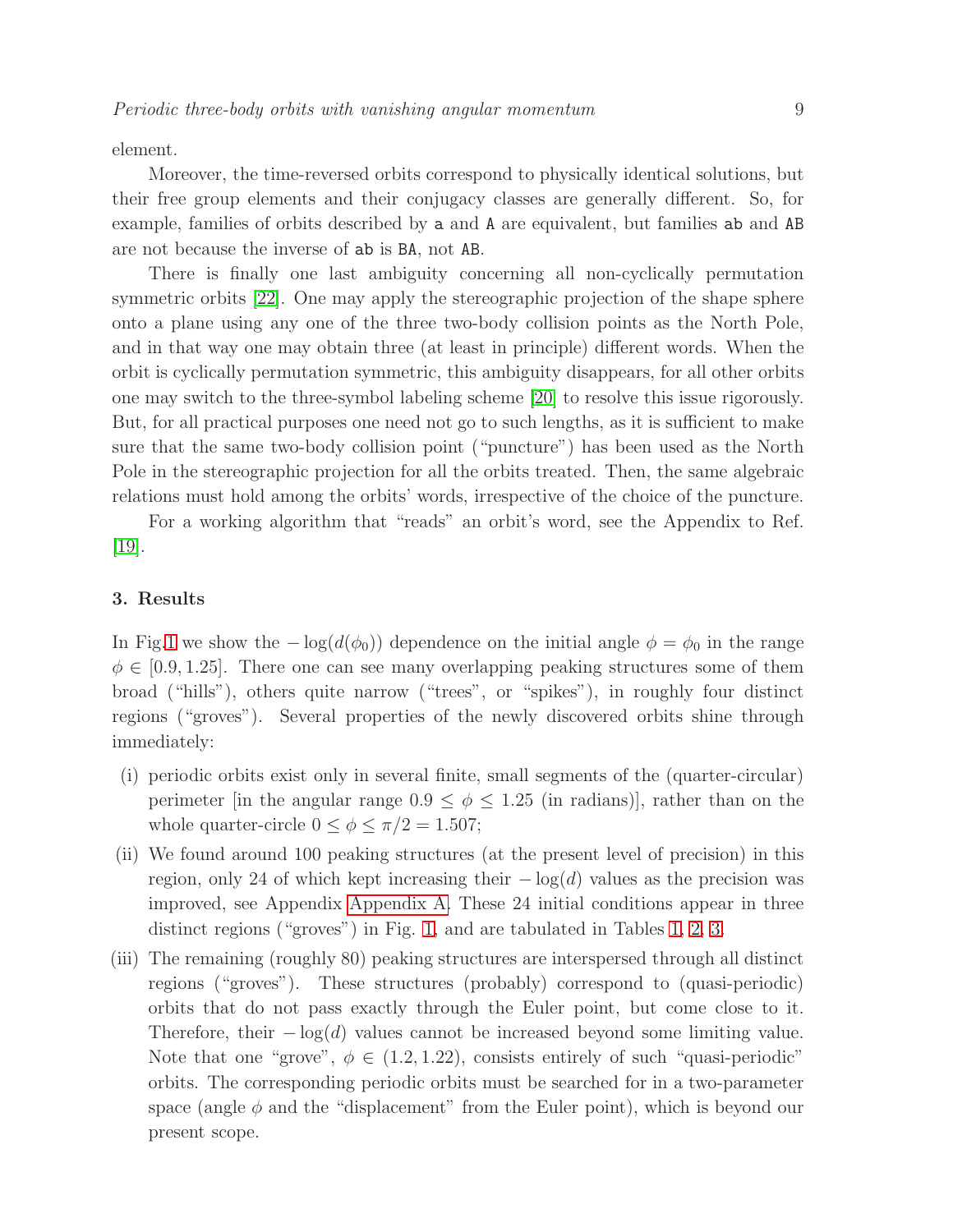- (iv) The periodic orbits found thus far can be classified into three sequences with welldefined algebraic structures describing the topologies of the orbits, [\[27\]](#page-27-16), very much as in the Newtonian case, Ref. [\[20\]](#page-27-8). The topologies  $w_n^{(i)}$  of solutions belonging to three sequence are defined as  $w_n^{(1)} = \mathbf{a}^{\mathbf{n}} \mathbf{b}^{\mathbf{n}}, w_n^{(2)} = \mathbf{A}^{\mathbf{n}} \mathbf{B}^{\mathbf{n}} \mathbf{a} \mathbf{b}, w_n^{(3)} = \mathbf{a}^{\mathbf{n}} \mathbf{b}^{\mathbf{n}} \mathbf{a} \mathbf{b}$ , with integer  $n = 0, 1, 2, \ldots$
- (v) The periods  $T_n$  and initial angles  $\phi_n$  of the *n*-th periodic orbit converge to one of three accumulation points, depending on the sequence, see Fig. [2.](#page-12-0) It follows immediately that there is no linear relation between the ordering number  $n$  and the period  $T_n$  of the *n*-th orbit in any of the three sequences, in contrast to the Newtonian case.
- (vi) This accumulation of orbits' initial conditions makes the search for higher-n, i.e., beyond some (fairly small number, such as 10)  $n$ , orbits in the same sequence very difficult, if not completely impossible. This is because for some value of the index  $n$ the difference  $\Delta \phi_n = |\phi_n - \phi_{n-1}|$  between two sequential initial conditions becomes comparable with, or smaller than the numerical accuracy, see [Appendix A.](#page-20-0) It should therefore be clear that finding further sequences with longer periods will be severly limited by the available numerical accuracy. Thus, at the present time we can only conjecture that initial conditions of orbits in sequences with topologies described by  $a^k b^k a^n b^n$ ,  $n = k, k + 1, k + 2, \cdots$  and  $k = 2, 3, \cdots$ , are "hidden behind" the two already observed ones with  $k = 0, 1$ .
- (vii) Not one topological-power (with topology of the form  $w^k$ ,  $k = 2, 3, \dots$ ) orbit has been found, thus far, in this potential, in contrast with the Newtonian potential. If that were a general rule, it would explain the absence of the  $n = 1$  term from the  $a^nb^nab$ ,  $n = 0, 2, 3, \cdots$  $n = 0, 2, 3, \cdots$  $n = 0, 2, 3, \cdots$  sequence in Table 3, as this term would be the second power of  $(ab)^2 = (a^1b^1)ab$ .
- (viii) Only one orbit has been found for each topology, i.e., there are no multiple periodic orbits with the same topology, again in contrast to the Newtonian three-body problem. Uniqueness of the figure-eight orbit has been proven in Ref. [\[10\]](#page-26-1), so the uniqueness of the here observed orbits leads us to conjecture that all periodic orbits in this potential might be unique.

In Figs. [3](#page-12-1) and [4](#page-13-0) we show two solutions on the shape sphere and in configuration space. These are typical solutions, insofar as they do not approach any of the three collision points. Indeed, all the orbits found so far fall between an inner and an outer envelope, both in the real and in the shape space: the inner envelope precludes the orbit(s) from getting too close to a(ny) collision point.

# <span id="page-9-1"></span><span id="page-9-0"></span>4. Topological dependence of the action

# 4.1. Some properties of the action

For periodic orbits in a homogeneous potential with (arbitrary) degree of homogeneity  $-\alpha$ , the (minimized) action  $S_{\text{min}}$  can be related to the energy E and period T of the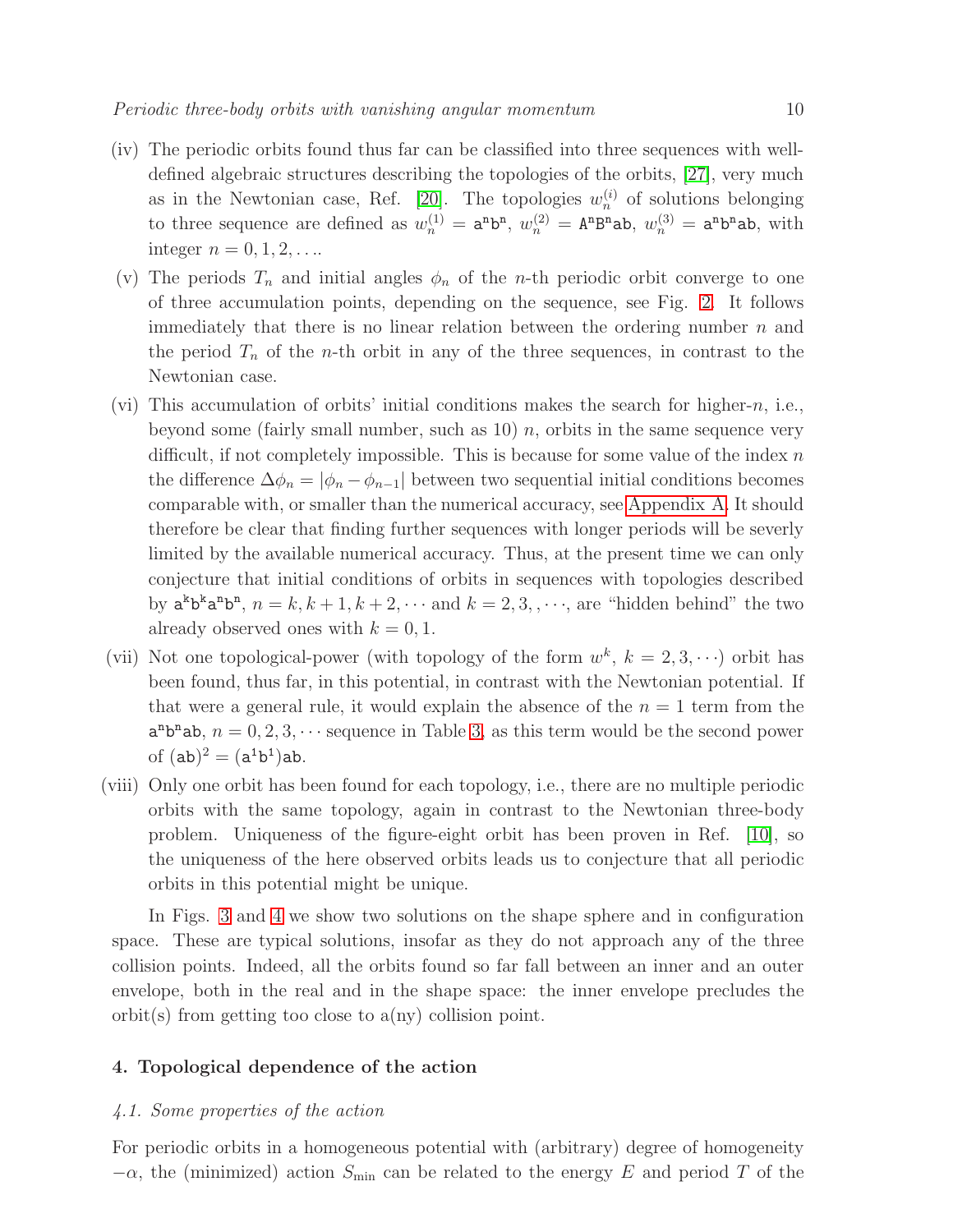<span id="page-10-0"></span>

Figure 1: The negative logarithm of the return proximity function  $log(d)$  resulting from a scan over the initial angle range  $\phi \in [0.9, 1.25]$ .

<span id="page-10-1"></span>Table 1: Initial condition (angle  $\phi$ ), and period of three-body orbits in the sequence  $a^nb^n$ ,  $n = 0, 1, 2 \cdots$ , in the "strong force", with coupling constant G is taken as  $G = 1$ and equal masses as  $m_{1,2,3} = 1$ . The total energy is zero  $(E = 0)$ , so the initial velocities are determined by a single angle  $\phi$ . We also show the lowest return proximity value min  $d(\phi, T)$ , the period T and the free group element (f.g.e.). The orbit denoted by 0 is the Calogero-Schubart colliding one.

| Φ                   | T/2                 | min $d(\phi,T)$        | f.g.e.         |
|---------------------|---------------------|------------------------|----------------|
| $\Omega$            | 0.444445            | $10^{-\infty}$         | $a^0b^0$       |
| 1.02824692798800732 | 1.21269962942932730 | $8.56 \times 10^{-10}$ | $a^1b^1$       |
| 0.96097510395224572 | 1.41012664240185859 | $4.86 \times 10^{-8}$  | $a^2b^2$       |
| 0.94454479748942055 | 1.46028397633386153 | $3.39 \times 10^{-8}$  | $a^3b^3$       |
| 0.93814716192692216 | 1.48000532746712521 | $4.71 \times 10^{-8}$  | $a^4b^4$       |
| 0.93500390397660027 | 1.48973256473400473 | $5.02 \times 10^{-8}$  | $a^5b^5$       |
| 0.93322897503736779 | 1.49523614367717128 | $1.38 \times 10^{-8}$  | $a^6b^6$       |
| 0.93212904360729043 | 1.49865060080713763 | $3.15 \times 10^{-8}$  | $a^7b^7$       |
| 0.93140041145929431 | 1.50091405578946335 | $1.24 \times 10^{-7}$  | $a^8b^8$       |
| 0.93089288086015565 | 1.50249147597823884 | $6.28 \times 10^{-8}$  | $a^9b^9$       |
| 0.93052521736517435 | 1.50363454265253282 | $6.19 \times 10^{-8}$  | $a^{10}b^{10}$ |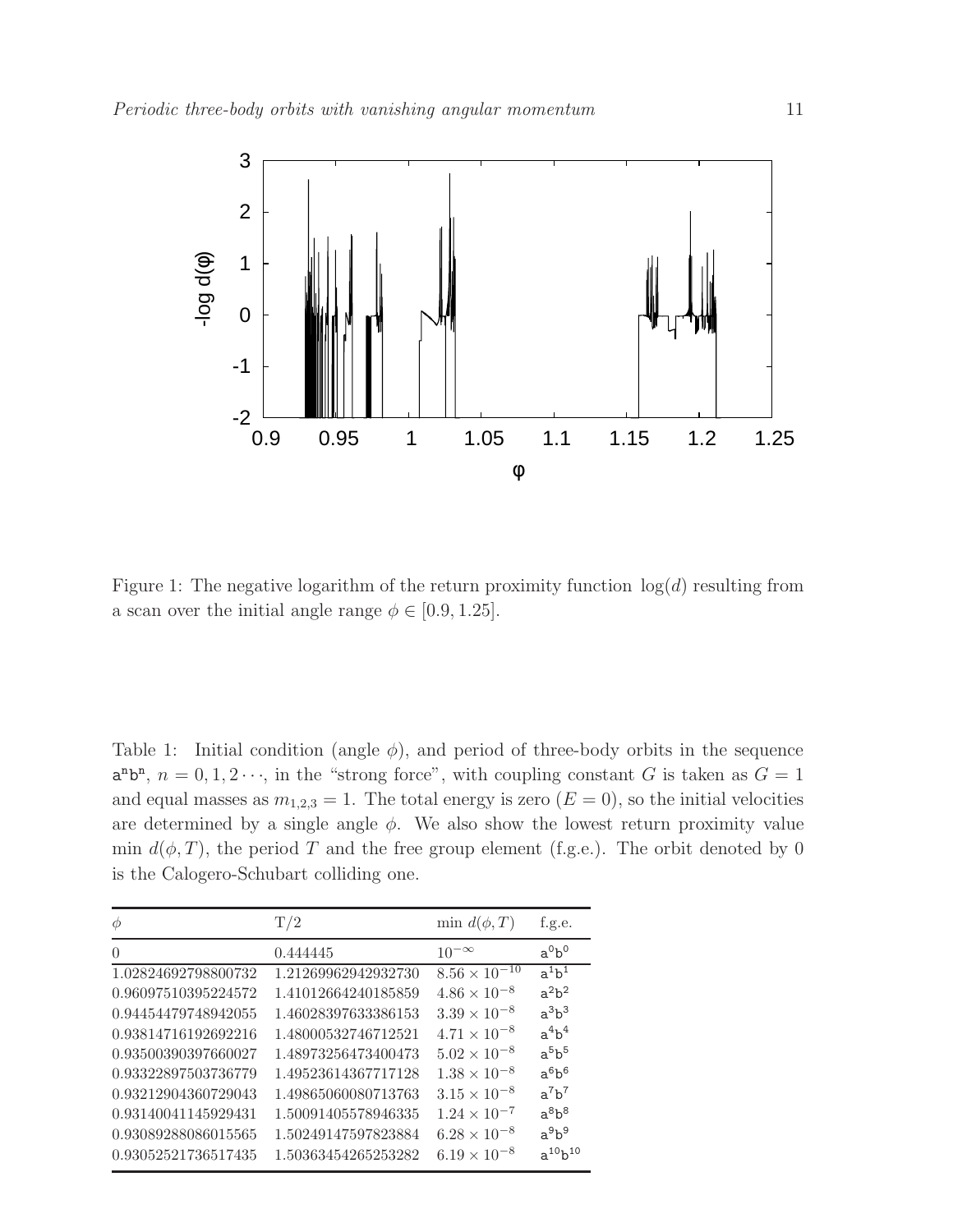<span id="page-11-0"></span>Table 2: Initial condition (angle  $\phi$ ), and period of three-body orbits in the sequence  $abA^{n}B^{n}$ ,  $n = 0, 1, 2 \cdots$  in the "strong force" potential, with the same values of parameters as in Table [1.](#page-10-1) We also show the lowest return proximity value min  $d(\phi, T)$ , the period T and the free group element (f.g.e.).

| $\phi$              | T/2                 | min $d(\phi,T)$                 | f.g.e.                          |
|---------------------|---------------------|---------------------------------|---------------------------------|
| 1.02824692798800732 | 1.21269962942932730 | $8.56 \times 10^{-10}$          | $a b A^{0} B^{0}$               |
| 1.17049635743816727 | 2.51487201239182445 | $\frac{3.77 \times 10^{-8}}{2}$ | $abA^{1}B^{1}$                  |
| 1.16542247378727315 | 2.98924613111245119 | $4.69 \times 10^{-8}$           | $abA^2B^2$                      |
| 1.16451391284537076 | 3.07222781280329249 | $3.8 \times 10^{-8}$            | $abA^3B^3$                      |
| 1.16420804317607640 | 3.10000877826202093 | $5.15 \times 10^{-8}$           | abA <sup>4</sup> B <sup>4</sup> |
| 1.16406923772482696 | 3.11258622399824114 | $3.8 \times 10^{-7}$            | $abA^{5}B^{5}$                  |
| 1.16399470076300249 | 3.11933231322032567 | $2.81 \times 10^{-6}$           | $abA^6B^6$                      |
| 1.16395009046894526 | 3.12336590267499581 | $4.76 \times 10^{-6}$           | $a hA^7B^7$                     |

<span id="page-11-1"></span>Table 3: Initial condition (angle  $\phi$ ), and period of three-body orbits in the sequence  $a^nb^nab$ ,  $n = 0, 2, 3, \dots$ , in the "strong force" potential, with the same values of parameters as in Table [1.](#page-10-1) We also show the lowest return proximity value min  $d(\phi, T)$ , the period T and the free group element (f.g.e.). Note that the  $n = 1$  orbit is missing.

| $\phi$              | T/2                 | min $d(\phi,T)$        | f.g.e.     |
|---------------------|---------------------|------------------------|------------|
| 1.02824692798800732 | 1.21269962942932730 | $8.56 \times 10^{-10}$ | $a^0b^0ab$ |
| 0.96053567047115329 | 2.61984543973343476 | $6.41 \times 10^{-8}$  | $a^2b^2ab$ |
| 0.94436142254818101 | 2.66897947579246475 | $3.28 \times 10^{-7}$  | $a^3b^3ab$ |
| 0.93805794284507649 | 2.68839038409076103 | $6.42 \times 10^{-7}$  | $a^4b^4ab$ |
| 0.93495448623723931 | 2.69799863788414607 | $5.99 \times 10^{-6}$  | $a^5b^5ab$ |
| 0.93319891411979261 | 2.70345025077037748 | $2.83 \times 10^{-6}$  | $a^6b^6ab$ |
| 0.93210944940321705 | 2.70684099103309794 | $9.63\times10^{-6}$    | $a^7b^7ab$ |
| 0.93138694948558265 | 2.70908665447520480 | $7.65 \times 10^{-6}$  | $a^8b^8ab$ |

orbit as follows

$$
S_{\min} = \left(\frac{\alpha + 2}{\alpha - 2}\right) E T.
$$

Note that the  $\alpha = 2$  case is singular: both the numerator E and the denominator  $\alpha - 2$  on the right-hand-side of this identity are zero. Consequently, the action  $S_{\text{min}}$  is not linearly proportional to the period  $T$ , and the two must be separately determined. Therefore, the periods are not constrained by any "quantization" of the action.

The following approximate linear relation for the minimized actions  $S_{\text{min}}$ , of two orbits described by topologies, or free group "words",  $w$  and  $w^k$ ,

$$
\frac{S_{\min}(w^k)|E(w^k)|^{\alpha/2}}{S_{\min}(w)|E(w)|^{\alpha/2}} \simeq k = 1, 2, 3, ...
$$

has been found numerically in the  $(\alpha = 1)$  Newtonian potential, Refs. [\[19,](#page-27-7) [22,](#page-27-11) [20\]](#page-27-8).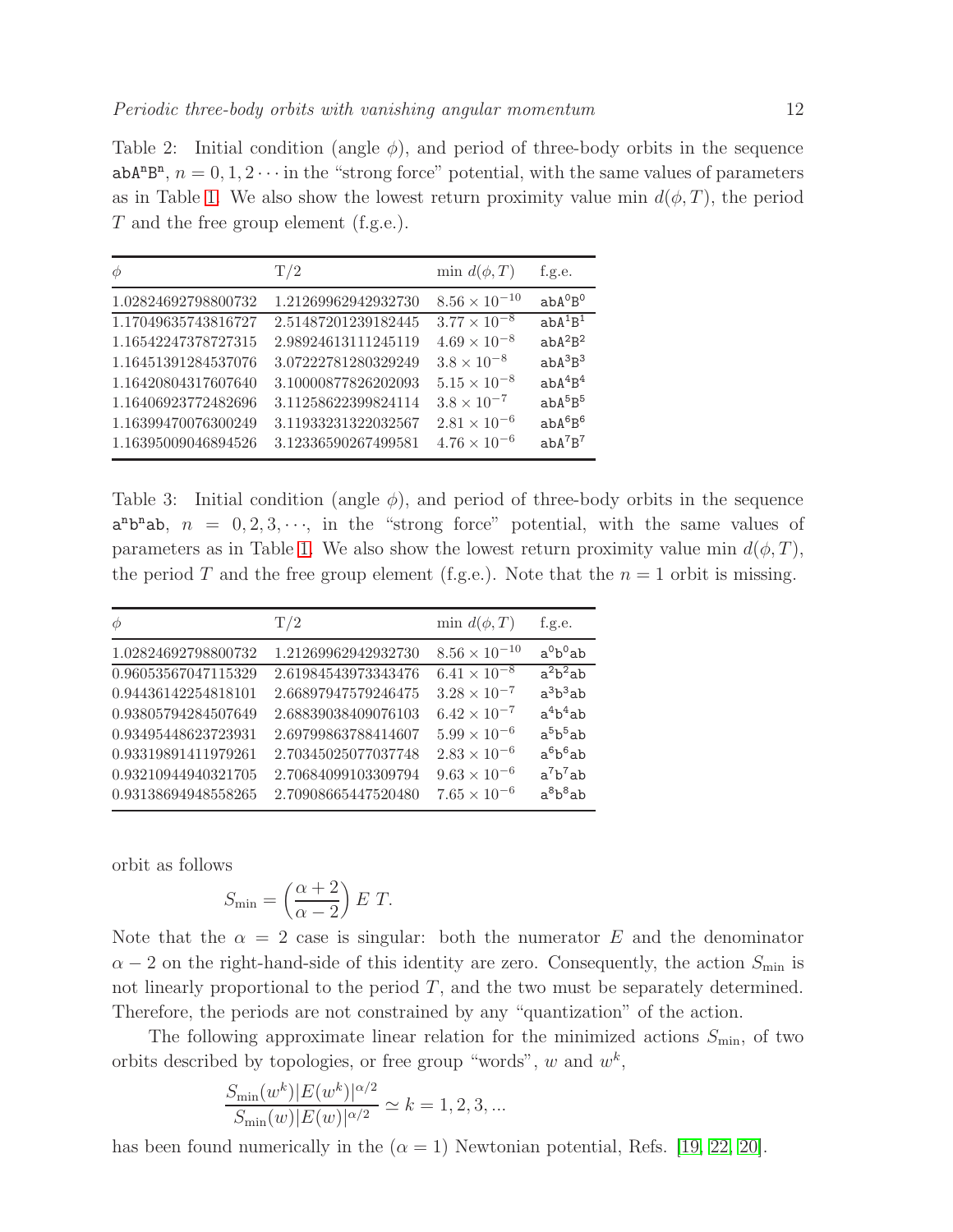<span id="page-12-0"></span>

Figure 2: (online colour) The initial angle  $\phi$  as a function of the period T, for orbits in the three sequences, Tables [1](#page-10-1)[,2,](#page-11-0)[3](#page-11-1) together with quadratic fits (colored continuous lines). Three accumulation points are clearly visible, as well as the fact that one sequence obstructs the "visibility" of another.

<span id="page-12-1"></span>

Figure 3: (color on line) Orbits on the shape-space sphere: (left hand side) "figure-8 on the shape-sphere" -  $ab$ ; (right hand side) orbit  $abA^2B^2$ .

In an  $\alpha = 2$  potential  $|E(w^k)| = |E(w)| = 0$  holds, and the (minimized) action  $S_{\text{min}}$ is scale invariant. Then

$$
\frac{S_{\min}(w^k)}{S_{\min}(w)} \simeq k = 1, 2, 3, \ldots
$$

ought to hold and should be tested; the trouble with this specific example is that only one orbit in each topological sector of the strong potential three-body problem has been found (thus far) - there are no known examples of topological powers of any orbit in the  $\alpha = 2$  potential. Therefore, we cannot test this relation directly.

A more general relation, that the actions of all orbits in the same sequence are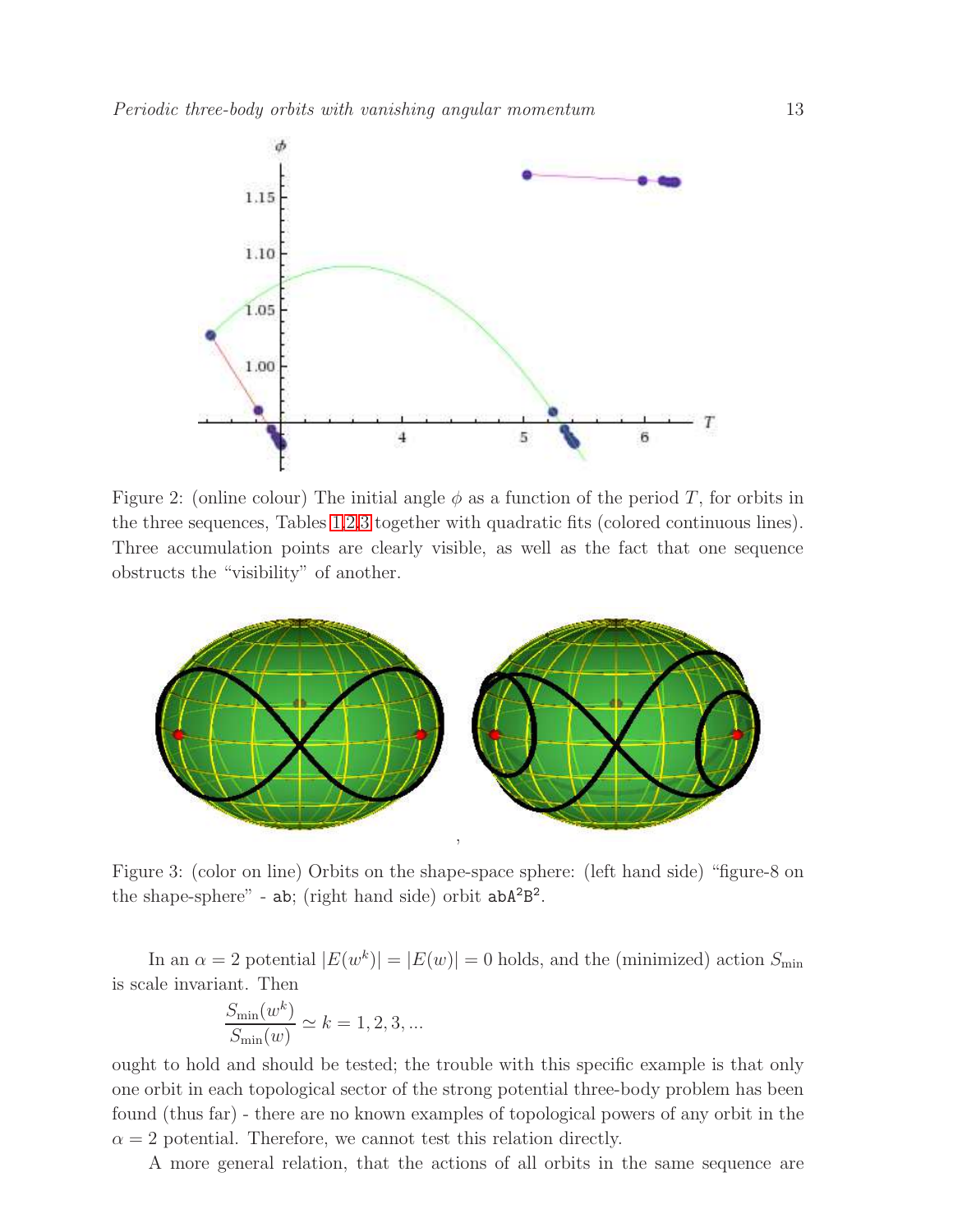<span id="page-13-0"></span>

Figure 4: (color on line) Orbits in configuration space: (left-hand side) "figure-8 on the shape-sphere" - ab; (right-hand side) orbit abA<sup>2</sup>B<sup>2</sup>.

proportional to the "length" N of the word w, i.e., to the sum of  $N = n_a + n_b + n_A + n_B$ , was conjectured in Ref. [\[22\]](#page-27-11). Thus, one ought to see a correlation between the actions and lengths of orbits' words

$$
\frac{S_{\min}(w')}{S_{\min}(w)} = \frac{N(w')}{N(w)}
$$

This conjecture will be tested for the  $a^n b^n$  sequence in Sect. [4.2.1,](#page-13-1) for  $a b A^n B^n$  sequence in Sect. [4.2.2](#page-14-0) and for the  $aba^n b^n$  sequence in Sect. [4.2.3.](#page-15-0)

The action S can be directly evaluated as

$$
S_{\min} = -2 \int_0^T V(\mathbf{r}(t)) dt
$$

where  $\mathbf{r}(t)$  represents the periodic solution to the e.o.m. with given energy  $E = 0$ . We may factor out the constant term  $2Gm^2/R_0^2 = 1$  (due to  $G = m = 1$ ;  $R_0^2 = 2$ ) in front of the integral,

<span id="page-13-2"></span>
$$
S_{\min} = 2 \frac{Gm^2}{R^2} \int_0^T V(\phi(t), \theta(t)) dt
$$
\n(14)

and evaluate the remaining integral with our solutions. In spite of the explicit scale  $(R)$  dependence, this integral is scale invariant, due to the time t's compensating scale dependence.

## <span id="page-13-1"></span>4.2. Action "quantization"

4.2.1. Sequence  $a^n b^n$  We test the linear action-topology regularity for the  $a^n b^n$ sequence, Fig. [5,](#page-15-1) with data from Table [4.](#page-14-1) At first, we fit the five points  $(n \in [1,5])$ with linear, quadratic, cubic and quartic polynomials: The linear fit to orbits with  $n \in$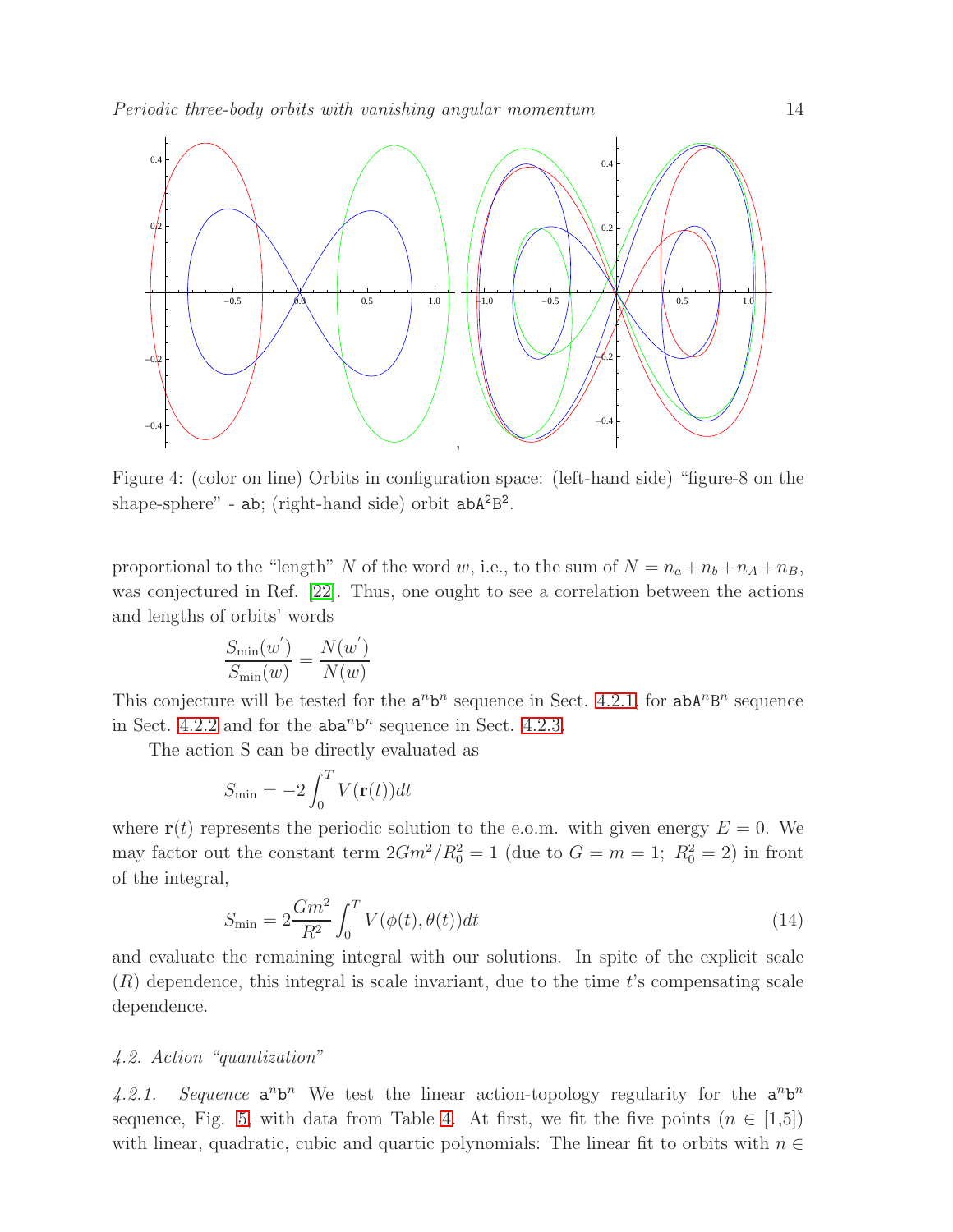<span id="page-14-1"></span>Table 4: The action S, the period T, the difference of action  $\Delta S_n = S_n - S_{n-1}$ , the difference of differences  $\Delta^2 S_n = \Delta S_n - \Delta S_{n-1}$  and the free group element (f.g.e.) of three-body orbits in the  $a^n b^n$  sequence. The entry denoted by 0 is the Calogero-Schubart colliding orbit whose period and action were calculated analytically in [Appendix B.](#page-21-0)

| Т                                                                                                        | S                                                                                                        | $\Delta S_n$                                                                                            | $\Delta^2$ S <sub>n</sub>                                                                                  | f.g.e.                                                                                                                     |
|----------------------------------------------------------------------------------------------------------|----------------------------------------------------------------------------------------------------------|---------------------------------------------------------------------------------------------------------|------------------------------------------------------------------------------------------------------------|----------------------------------------------------------------------------------------------------------------------------|
| 0.88889                                                                                                  | 1.09861                                                                                                  |                                                                                                         |                                                                                                            | $a^0b^0$                                                                                                                   |
| 2.4254<br>2.82025<br>2.92057<br>2.96001<br>2.97947<br>2.99047<br>2.9973<br>3.00183<br>3.00498<br>3.00727 | 14.4191<br>27.4681<br>40.231<br>52.9039<br>65.5371<br>78.1493<br>90.7493<br>103.341<br>115.928<br>128.51 | 12.2256<br>13.0453<br>12.7238<br>12.6713<br>12.6356<br>12.547<br>12.7089<br>12.5883<br>12.587<br>12.582 | 0.8197<br>$-0.3215$<br>$-0.0525$<br>$-0.0357$<br>$-0.0886$<br>0.1619<br>$-0.1206$<br>$-0.0013$<br>$-0.005$ | $a^1b^1$<br>$a^2b^2$<br>$a^3b^3$<br>$a^4b^4$<br>$a^5b^5$<br>$a^6b^6$<br>$a^7b^7$<br>$a^8b^8$<br>$a^9b^9$<br>$a^{10}b^{10}$ |

[1,5] is  $S_1^I(n) = 1.82486 + 12.7547n$  the quadratic one  $\P S_2^I(n) = 1.38896 + 13.1283n$  – 0.0622721 $n^2$  Then we use these fits to predict: 1) the single lower-lying  $(n = 0)$  orbit's action; 2) the higher-lying ( $n \in [6,10]$ ) orbits' actions  $S(n)$  and compare them with the actual values in Table [5,](#page-15-2) shown in Fig. [5.](#page-15-1) One can immediately see that the cubic and the quartic fits deviate significantly from the data at higher values of  $n \geq 8$ , Fig. [5,](#page-15-1) thus suggesting that all terms with powers higher than the second are inappropriate.

Thence we see that: 1) all four fits agree with/correctly predict the order of magnitude of the  $n = 0$  (the Calogero-Schubart orbit's) action, where the calculated value  $S(0) = 1.09861$ , see [Appendix B,](#page-21-0) satisfies the inequality  $S_2(0) \leq S(0) \leq S_3(0)$ ; 2) the largest deviations of  $\Delta S_n$  and  $\Delta^2 S_n$  from their mean values are for  $n = 0, 1, 2$ , the calculation of which involves  $S(0)$ ; 3) the actual values for  $n \in [6,10]$  generally fall between the linear and the quadratic fits:  $S_1(n) \leq S(n) \leq S_2(n)$ , see Table [4,](#page-14-1) and Fig. [5.](#page-15-1)

Note that the constraint  $12.7547 \le c_1 \le 13.1283$  is in (rough) agreement with the  $\Delta S^{\text{I}}$  in Table [4,](#page-14-1) and that the fitted value of  $c_2 \simeq -0.0622721$  generally agrees with the sign and the order of magnitude of  $\Delta^2 S$ . As n increases, the values of  $\Delta S_n$  and  $\Delta^2 S_n$ approach constants. All of this suggests that the value of the action  $S(n)$  asymptotically approaches a linear function of n, as  $n \to \infty$ .

The linear fit to all 11 orbits in sequence I,  $S_1^{\text{I}}(n) = 1.78211 + 12.7004n$  and the complete quadratic one,  $S_2^{\text{I}}(n) = 1.3729 + 12.9732n - 0.0272804n^2$  are in slightly better agreement with the data than the ones without the first term.

<span id="page-14-2"></span><span id="page-14-0"></span>**<sup>[</sup>**The cubic fit is  $S_3^I(n) = 0.988914 + 13.6903n - 0.27658n^2 + 0.023812n^3$  and the quartic one  $S_4^I(n) = 0.53508 + 14.5457n - 0.797349n^2 + 0.149877n^3 - 0.0105054n^4.$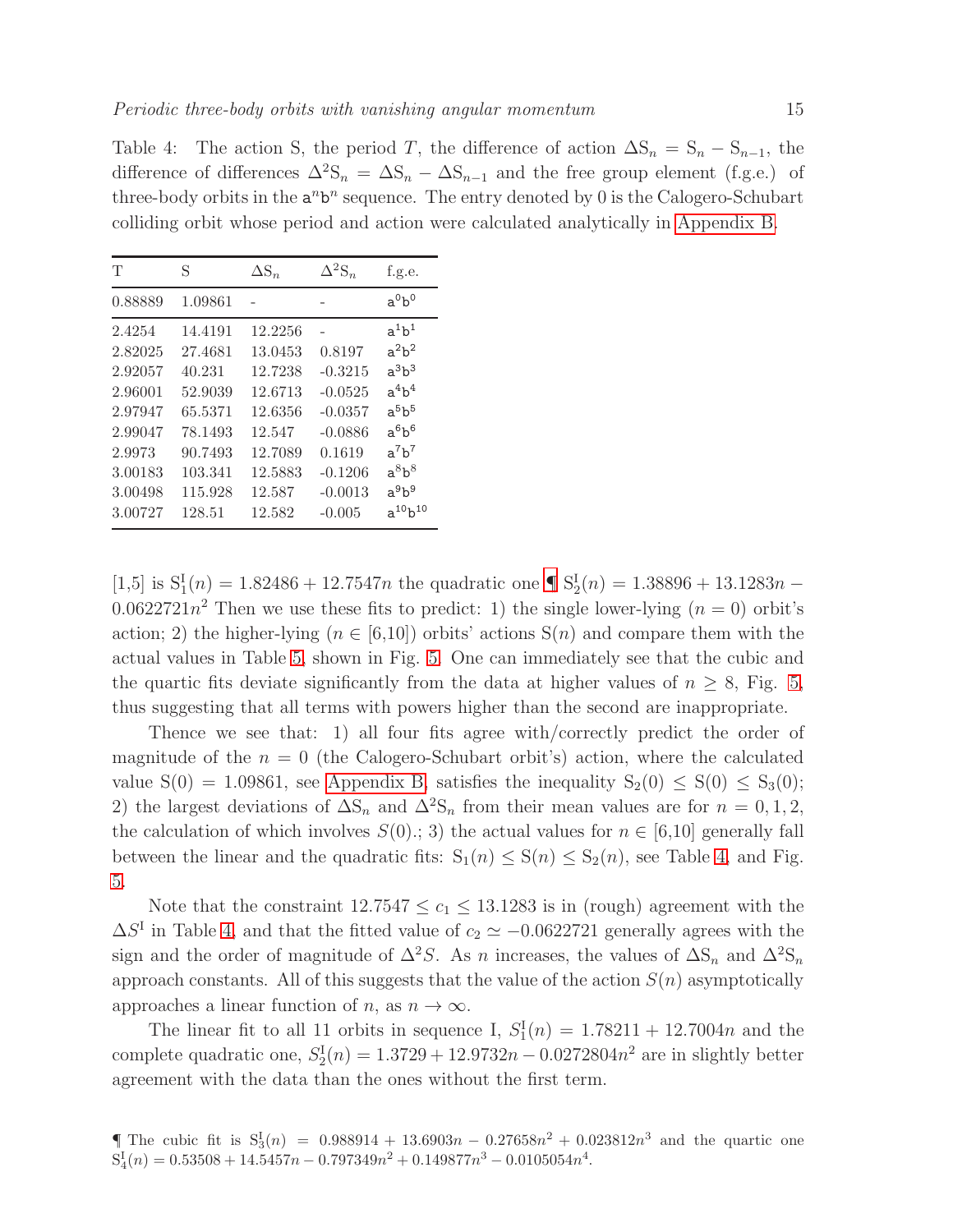<span id="page-15-2"></span>Table 5: Predictions (linear  $S_1$ , quadratic  $S_2$ , cubic  $S_3$ ), of the action S of three-body orbits in the  $a^n b^n$  sequence. The first orbit  $(n = 0)$  is the Calogero-Schubart colliding one.

| T       | S       | S <sub>1</sub> | $S_2$   | $S_3$    | f.g.e.         |
|---------|---------|----------------|---------|----------|----------------|
| 0.88889 | 1.09861 | 1.82486        | 1.38896 | 0.988914 | $a^0b^0$       |
| 2.99047 | 78.1493 | 78.3531        | 77.9172 | 78.3172  | $a^6b^6$       |
| 2.9973  | 90.7493 | 91.1078        | 90.236  | 91.4361  | $a^7b^7$       |
| 3.00183 | 103.341 | 103.862        | 102.43  | 105.002  | $a^8b^8$       |
| 3.00498 | 115.928 | 116.617        | 114.5   | 119.158  | $a^9b^9$       |
| 3.00727 | 128.51  | 129.372        | 126.445 | 134.046  | $a^{10}b^{10}$ |

<span id="page-15-1"></span>

Figure 5: S(n) "curve" for the  $a^n b^n$  sequence of solutions with  $n=0,\ldots,10$  from Table [4](#page-14-1) together with four different polynomial fits (linear, quadratic, cubic and quartic (blue, green, magenta and red, respectively) to the  $n=1,\ldots,5$  orbits, the values at  $n=0,6,\cdots,10$ being predictions. One can see that all four fits predict the  $n = 0$  point correctly, but only the linear and the quadratic fits (blue and green, respectively) bracket the higher- $n$ values.

4.2.2. Sequence  $abA^nB^n$  We repeat this procedure for the  $abA^nB^n$  sequence and find similar results in Table [6](#page-16-0) and Fig. [6.](#page-16-1)

<span id="page-15-0"></span>The linear fit, excluding the  $n = 0$  point, is  $S_1^{\text{II}}(n) = 10.2584 + 12.771n$  the quadratic one  $S_2^{\text{II}}(n) = 9.52234 + 13.2617n - 0.0613381n^2$ . Including the  $n = 0$  point, the fits become  $S_1^{\text{II}}(n) = 11.992 + 12.4243n$  and  $S_2^{\text{II}}(n) = 12.9909 + 11.4254n + 0.142693n^2$ . Note that the magnitudes of  $c_1, c_2$  in these fits generally agree with those in the sequence  $a^n b^n$ , with  $c_0$  being an exception, for obvious reasons.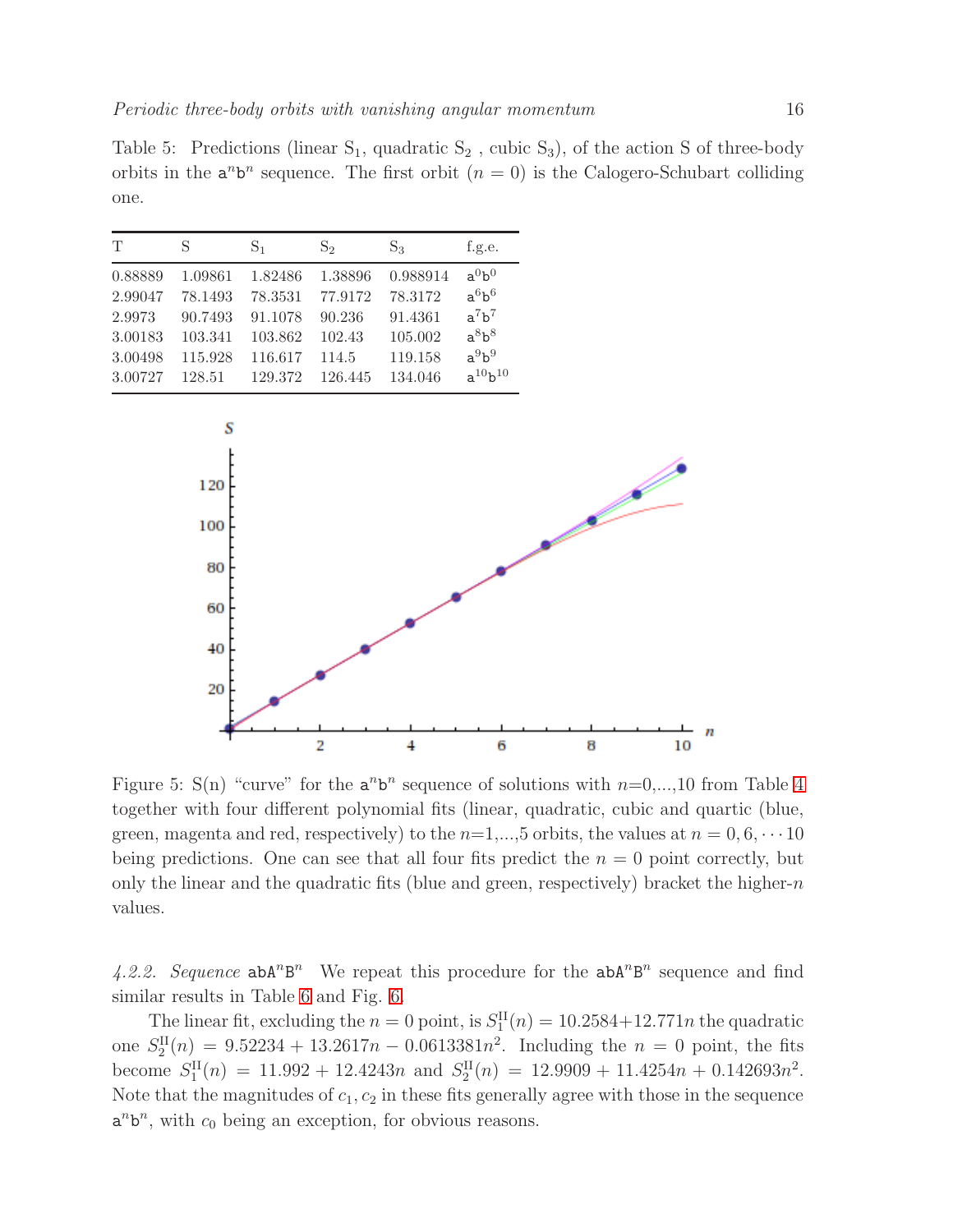<span id="page-16-0"></span>Table 6: The action S, the period T, the difference of action  $\Delta S_n = S_n - S_{n-1}$ , the difference of differences  $\Delta^2 S_n = \Delta S_n - \Delta S_{n-1}$  and the free group element (f.g.e.) of three-body orbits in the  $a^n b^n$  sequence (II). The entry denoted by  $(a b A^0 B^0)$  is also the first orbit from sequence I.

| Т       | S       | $\Delta S_n$ | $\Delta^2$ S <sub>n</sub> | f.g.e.                          |
|---------|---------|--------------|---------------------------|---------------------------------|
| 2.4254  | 14.4191 |              |                           | $abA^0B^0$                      |
| 5.02974 | 22.5645 | 8.1454       |                           | $abA^{1}B^{1}$                  |
| 5.97849 | 36.0148 | 13.4503      | 5.3049                    | $abA^2B^2$                      |
| 6.14445 | 48.8613 | 12.8465      | $-0.6038$                 | $abA^3B^3$                      |
| 6.18929 | 61.4806 | 12.6193      | $-0.2272$                 | abA <sup>4</sup> B <sup>4</sup> |
| 6.22509 | 74.2112 | 12.7306      | 0.1113                    | $abA^{5}B^{5}$                  |
| 6.23852 | 86.8308 | 12.6196      | $-0.111$                  | $abA^{6}B^{6}$                  |
| 6.2463  | 99.433  | 12.6022      | $-0.0174$                 | $abA^7B^7$                      |

<span id="page-16-1"></span>

Figure 6: The action S as a function of n for the  $abA^nB^n$  sequence of solutions with  $n=0,\ldots,7$  from Table [6](#page-16-0) together with two lowest-order polynomial fits (the same color code as in Fig. [5\)](#page-15-1).

4.2.3. Sequence  $aba^n b^n$  We repeat this procedure for the  $aba^n b^n$  sequence and find similar results in Table [7](#page-17-1) and Fig. [7.](#page-17-2) The linear fit, excluding the  $n = 0$  point, is  $S_1^{\text{III}}(n) = 16.6399 + 12.6587n$  the quadratic one  $S_1^{\text{III}}(n) = 16.4 + 12.7729n - 0.0114214n^2$ . Including the  $n = 0$  point, the fits become  $S_1^{\text{III}}(n) = 15.51 + 12.8535n$  and  $S_1^{\text{III}}(n) =$  $14.691+13.5012n-0.0793937n^2$ . Once again the same remarks apply: the values of  $c_1, c_2$ in these fits are generally close to those in the previous two sequences. The manifest question is: why?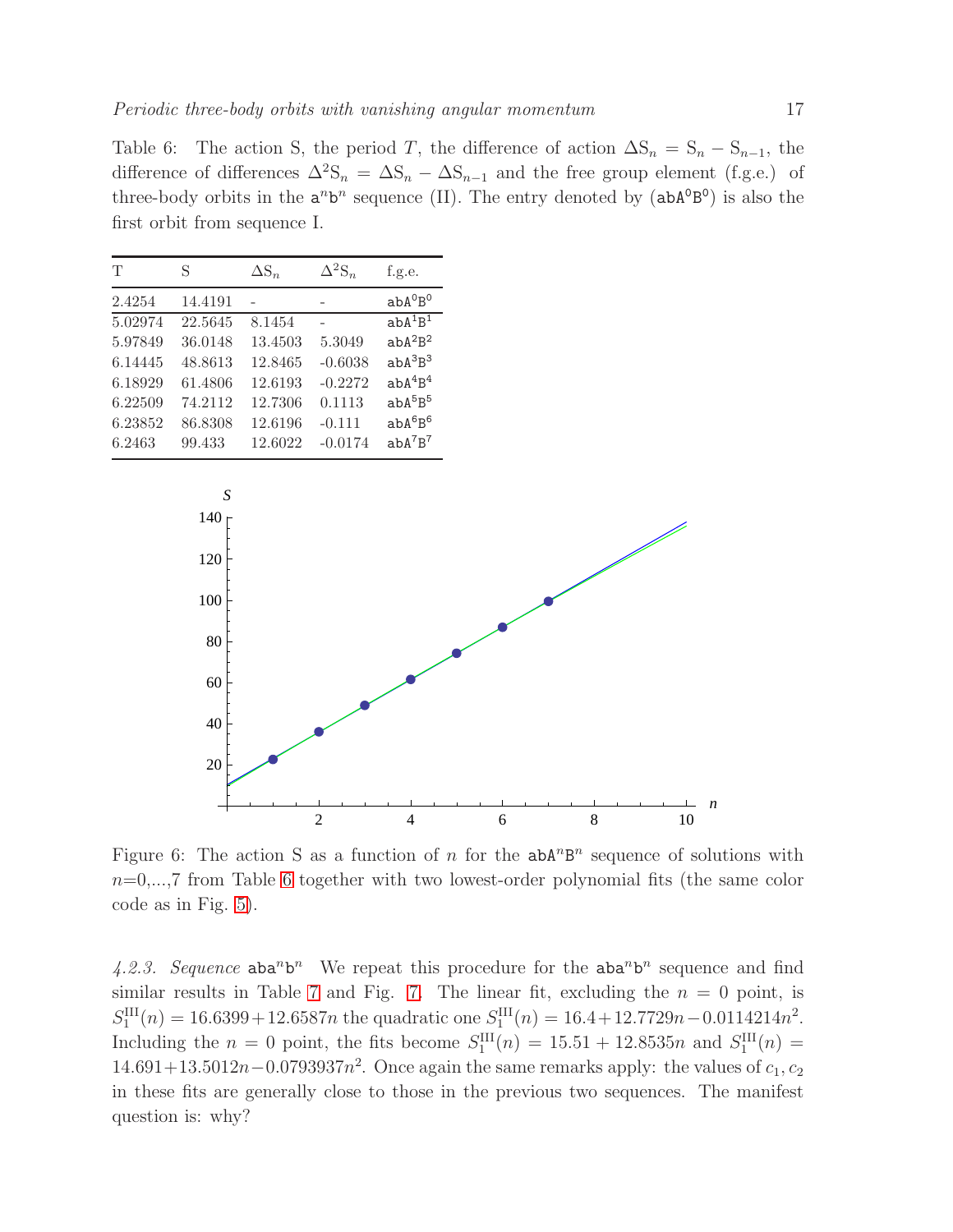<span id="page-17-1"></span>Table 7: The action S, the period T, the difference of action  $\Delta S_n = S_n - S_{n-1}$ , the difference of differences  $\Delta^2 S_n = \Delta S_n - \Delta S_{n-1}$  and the free group element (f.g.e.) of threebody orbits in the  $aba^n b^n$  sequence. The entry denoted by 0 is the Calogero-Schubart colliding orbit whose period and action were calculated analytically in Appendix [Appendix B.](#page-21-0)

| T                                                                         | S                                                                         | $\Delta S_n$                                                              | $\Delta^2$ S <sub>n</sub>                                            | f.g.e.                                                                                         |
|---------------------------------------------------------------------------|---------------------------------------------------------------------------|---------------------------------------------------------------------------|----------------------------------------------------------------------|------------------------------------------------------------------------------------------------|
| 2.4254                                                                    | 14.4191                                                                   |                                                                           |                                                                      | $a^0b^0$ ab                                                                                    |
| 5.23969<br>5.33796<br>5.37678<br>5.39600<br>5.40845<br>5.41368<br>5.41817 | 41.8824<br>54.6432<br>67.3197<br>79.9482<br>92.6465<br>105.229<br>117.864 | 13.7316<br>12.7608<br>12.6765<br>12.6285<br>12.6983<br>12.5825<br>12.6350 | $-0.97085$<br>$-0.0843$<br>$-0.048$<br>0.0698<br>$-0.1158$<br>0.0525 | $a^2b^2ab$<br>$a^3b^3ab$<br>$a^4b^4ab$<br>$a^5b^5ab$<br>$a^6b^6ab$<br>$a^7b^7ab$<br>$a^8b^8ab$ |

<span id="page-17-2"></span>

Figure 7: The action S as a function of n for the  $aba^n b^n$  sequence of solutions with  $n=0,2,...,8$  from Table [7](#page-17-1) together with two lowest-order polynomial fits (the same color code as in Fig. [5\)](#page-15-1).

## <span id="page-17-0"></span>5. Analytical arguments

Calculus with one complex variable has been used to evaluate the action of the two-body problem, see Refs. [\[23,](#page-27-12) [28\]](#page-27-17). Application of few complex variables methods to the planar few-body problem(s) in celestial mechanics can be traced back (at least) to Siegel and Moser [\[29\]](#page-27-18). That means two complex variables for the planar three-body problem. In the case of the strong potential, conservation of the hyper-radius, together with the zero angular momentum condition, eliminate one of two complex variables, see [Appendix C.](#page-25-0)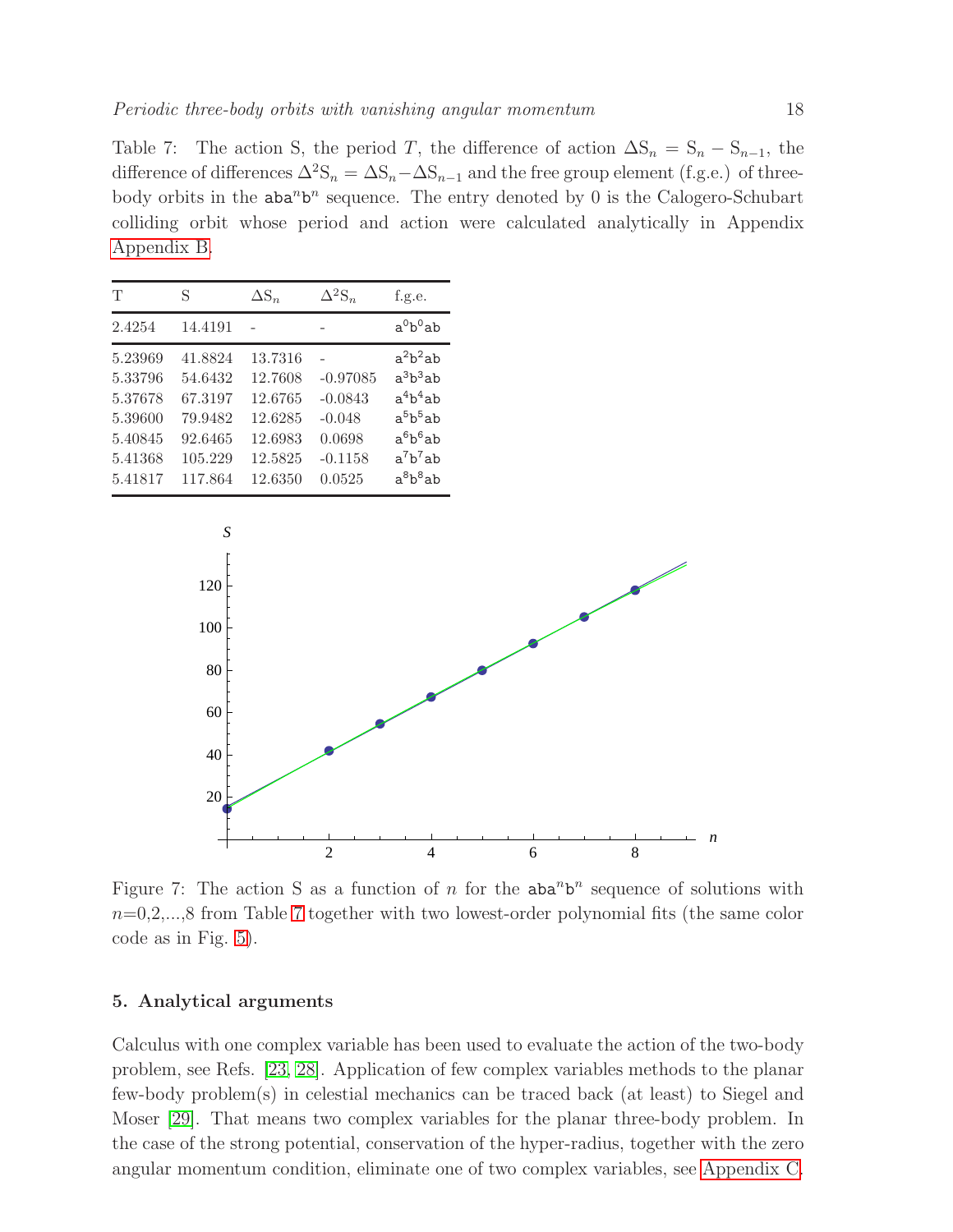$+$ 

The action of a periodic orbit can be written as a line integral over a closed path on a shape sphere parametrized by two angles  $(\phi(t), \theta(t))$  in Eq. [\(14\)](#page-13-2). Such an integral over the shape-sphere variables can be recast as a Cauchy closed-contour integral over a single complex variable, see pp. 22-30 in Ref. [\[32\]](#page-27-19), or [Appendix C,](#page-25-0) with three poles, because the sphere can be stereographically projected into a (real) plane, and the (real) plane can be replaced by a single complex variable [\[32\]](#page-27-19). Thus we have a closed line integral in a complex plane with three poles (one of which is at infinity) - its value is determined by Cauchy's residue theorem and by the topology of the integration path as follows:

$$
S_{\min}(n) = S_{\min}(0) + 2i\pi \sum_{\text{poles}} \text{Res} f(n)
$$
\n(15)

Then, wee see that the value of the integral is naturally proportional to the number  $n$ of times the path goes around either of two poles, which is the basic hallmark of our numerical results.

$$
S_{\min}(n) \simeq S_{\min}(0) + 2ni\pi \sum_{\text{poles}} \text{Res} f(1) + \mathcal{O}(n^2),\tag{16}
$$

where the  $\mathcal{O}(n^2)$  term(s) arise (only) if the difference  $\Delta \text{Res} f(n) = \text{Res} f(n) - \text{Res} f(n -$ 1)  $\neq$  0 between the residues at the *n*-th and the  $(n - 1)$ st turn does not equal zero.

Note, however, that: (a) there is an additive constant  $S_{\text{min}}(0) = c_0 \approx 1$  in the fits to the sequence (I), above - what is its source in terms of complex integration? (b) the non-vanishing value of the quadratic term  $c_2 \neq 0$  in the fit(s) indicates that the value of the residue  $\text{Res}(n)$  changes with n, yielding the  $\mathcal{O}(n^2)$  term - but, why should that happen?

(a) The contribution  $S_{\text{min}}(0) = c_0 \approx 1$  in sequence (I) simply cannot originate from a pole, as its contribution would have to be multiplied by  $n$ , and consequently would vanish at  $n = 0$ . This is not necessarily true for sequences (II) and (III), as their freegroup elements,  $abA^nB^n$  and  $aba^nn^n$ , respectively, indicate that their  $n=0$  terms still involve some contribution from the two poles in the complex plane (without the point at infinity).

In the case of sequence (I),  $c_0$  can be due to the pole at infinity, which is circumscribed only once, or from crossing a branch cut. A branch cut would also explain the different changes of the residue with the changing  $n$ , but that cut would have to be logarithmic in order to change the residues at infinitely many values of  $n \in [0,\infty]$ . Now, no branching points are manifest in Eq. [\(14\)](#page-13-2), but two have been explicitly found,

<span id="page-18-0"></span><sup>+</sup> Analyticity of solutions to the three-body equations of motion in the Newtonian potential, has been proven by Sundman, Ref. [\[30,](#page-27-20) [31\]](#page-27-21), subject to the condition that there are no three-body collisions, albeit allowing for two-body collisions. Analogous proofs do not exist in the case of the strong potential, to our knowledge, but we shall nevertheless proceed, subject to the assumption that the periodic solutions to the strong potential e.o.m. are also analytic, at least within some region of the complex plane, that is, perhaps, determined by collisions. As we deal only with collisionless orbits here, we believe to be within the assumed region of analyticity.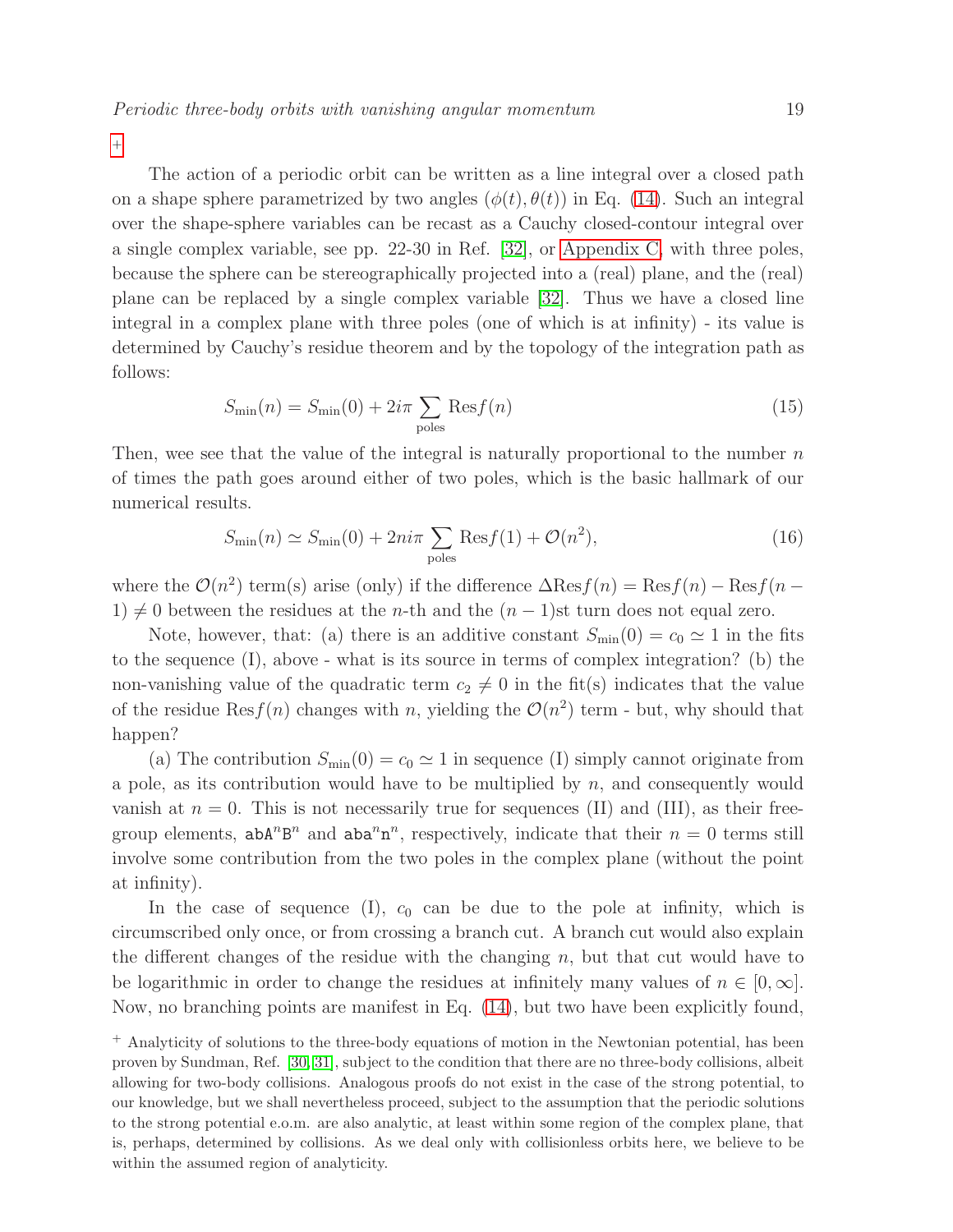associated with the two-body collison poles, and the logarithmic nature of the branch cut shown, by a calculation of the action of one particular solution, see [Appendix B.](#page-21-0)

In [Appendix B](#page-21-0) we have evaluated the action of the collisional zero-angular momentum Calogero-Schubart orbit, Refs. [\[3,](#page-26-4) [4,](#page-26-5) [35,](#page-27-22) [33,](#page-27-23) [34\]](#page-27-24), and show that it provides: 1) a logarithmic branch cut; 2) the correct size of the constant term  $S_{\text{min}}(0) = c_0$  in the power series, that is related to the discontinuity of the integral at the branch cut.

(b) The size of the change of the residue  $\Delta$ Res $f(n) = \text{Res}f(n) - \text{Res}f(n-1)$  due to the "crossing of the cut" can not be estimated with our present knowledge, but if it is small compared with the actual value of the residue,  $\Delta \text{Res}_f(n) \ll \text{Res}_f(n)$ , then it would explain both (1) the approximately equal slopes  $c_1 \simeq \text{Res}(n)$  of the  $S(n)$ graphs, for different sequences of orbits; and (2) the branch cut implies a non-vanishing quadratic term  $c_2 \simeq \Delta \text{Res}(n) \neq 0$  that varies from one value of n to another. The above arguments suggest that the analyticity of solutions could be sufficient to explain the remarkable, numerically observed behaviour of the action.

#### <span id="page-19-0"></span>6. Summary and Conclusions

We have searched for periodic planar three-body orbits in the strong three-body problem, and found 24 orbits, 22 of which are new. These solutions neatly fill in the lowest entries in Montgomery's topological classification of three-body orbits and contain several solutions with topologies that do not exist in the Newtonian potential. These 24 orbits fall into three algebraically well-defined sequences.

Two properties of the discovered orbits shine through immediately: 1) periodic orbits exist only in (several) small regions of the allowed phase space; 2) the orbits discovered thus far form three sequences with respect to the algebraic description of their topologies; 3) the orbits' periods  $T$  and initial conditions converge to, in this case three (thus far) accumulation points, which makes them difficult to disentangle beyond some fairly small number (about 10 when working to a precision of 16 decimal places) of orbits in each sequence. We are not aware of another system of ordinary differential equations that has a similar structure of solutions.

Thus we have shown that the problem of finding zero-angular-momentum periodic three-body orbits in the strong potential is amenable to a numerical study, albeit with some perhaps unexpectedly severe limitations imposed by the structure of the solutions themselves. The task of finding an efficient method of disentangling further sequences of orbits and their accumulation points remains as a challenge for future work.

The new orbits' periods depend on the specific sequence of orbits, but always remain bounded from above, approaching different asymptotic limits, thus explicitly contradicting the conjectured linear relationship between the scale-invariant period and the index  $n$  of the sequence. Furthermore, in each sequence there is a remarkable almost linear relation between the initial angle  $\phi_n$  and the period  $T_n$ , as  $n \to \infty$ . The orbits' configuration-space trajectories fall within compact, clearly separated regions in the plane and have both an inner and an outer envelope. All of this put together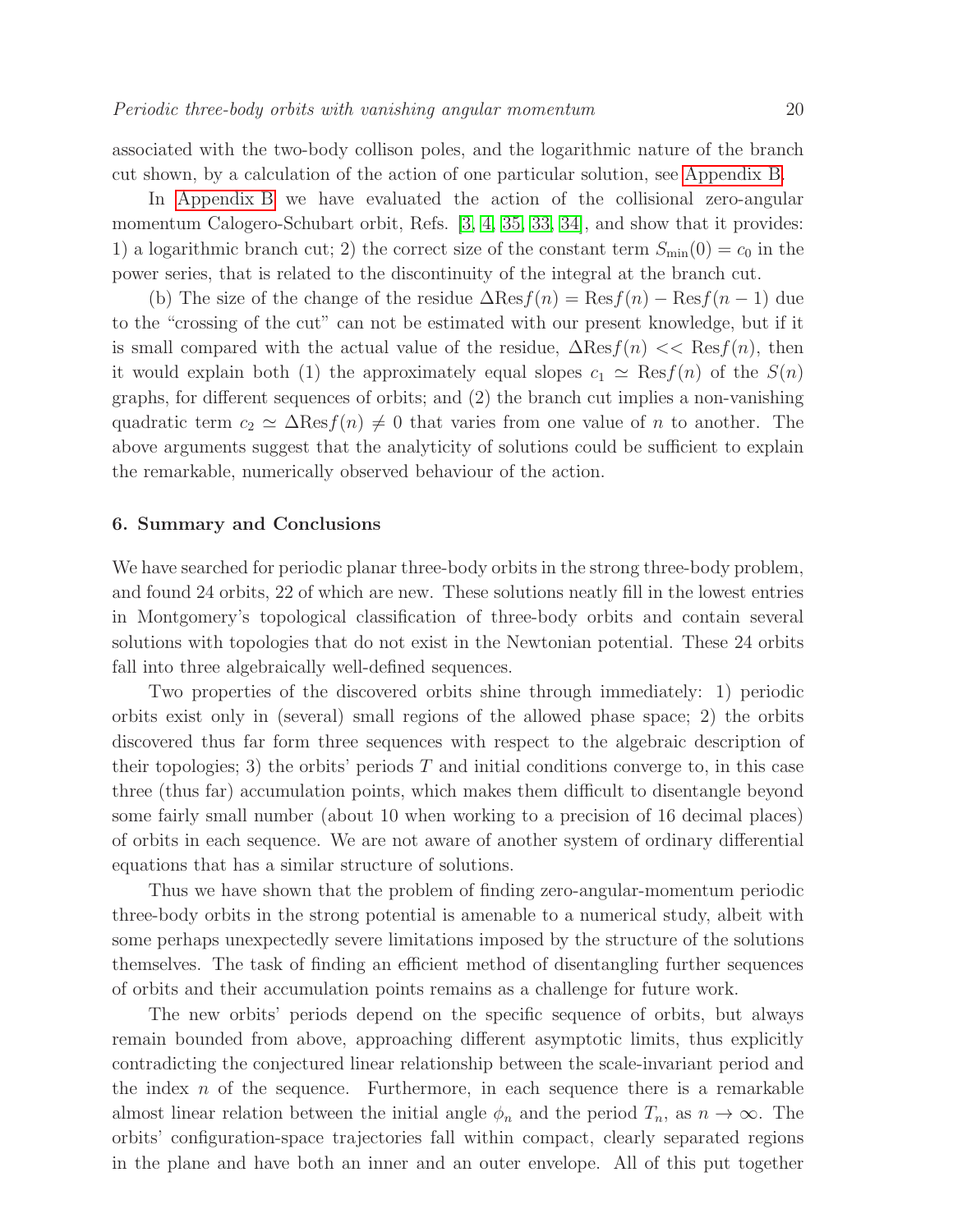might indicate a certain structure to the set of all periodic solutions, if not an outright solvability of the problem.

We have calculated the values of the (scale invariant) action, which equals twice the time integral over the period of the kinetic energy, for these periodic orbits and found that they are "topologically quantized", i.e., approximately linearly proportional to the index  $n$  of the sequence (or equivalently to the number of "letters" in the "words" describing their topologies), with a small quadratic correction that diminishes with increasing  $n \to \infty$ . The existence of both of these features of the action can be explained in terms of Cauchy's theorem for a closed contour integral.

Our results ought to have interesting consequences for the two physical systems that contain the strong three-body potential: (1) the post-Newtonian gravity; and (2) semiclassical calculation of the Efimov effect. Unfortunately, our present results are insufficient to draw conclusions about these two physical systems, as yet. This calls for new and different methods to be invented and applied to this system.

# Acknowledgments

The work of V.D. and M.S was financed by the Serbian Ministry of Science and Technological Development under grant numbers OI 171037 and III 41011. The work of L.V.P. was conducted during the summer vacations of 2013 and 2014, and was accepted in lieu of the Praktikum in the "Scientific Computing" module of the third year of undergraduate curriculum at the Faculty of Physics of the University of Vienna. All numerical work was done on the Zefram cluster, Laboratory for gaseous electronics, Center for non-equilibrium processes, at the Institute of Physics, Belgrade.

# <span id="page-20-0"></span>Appendix A. Numerical accuracy of initial conditions for periodic orbits in the "strong"  $-1/r^2$  potential

The negative logarithm of the deviation  $\Delta \phi = |\phi - \phi_0|$  of the approximate initial angle  $\phi$  from the exact value  $\phi_0$  of a periodic orbit represents the highest decimal place of the "error" committed. In Figs.  $(A1), (A2)$  $(A1), (A2)$  we show the dependence of the (negative logarithm of the) return proximity function as a function of the negative logarithm of the "error"  $\Delta\phi$  for periodic orbits in the three sequences, respectively, during the process of minimization of the return proximity function using the gradient descent procedure. There one can see that generally speaking one needs an accuracy of about 14 decimal places in order to achieve uniform return proximity function values within one sequence. Note that the "threshold" (minimal value of  $\Delta \phi_n = |\phi_n - \phi_n(0)|$  at which the  $-\log(d)$ starts growing) moves from 10 to 13, depending on the orbit  $(n)$  and the sequence. Moreover, note that some orbits, such as  $n = 1$  in sequence I, have fairly large values of  $-\log(d)$  even at fairly low values of  $-\log \Delta \phi_n$ .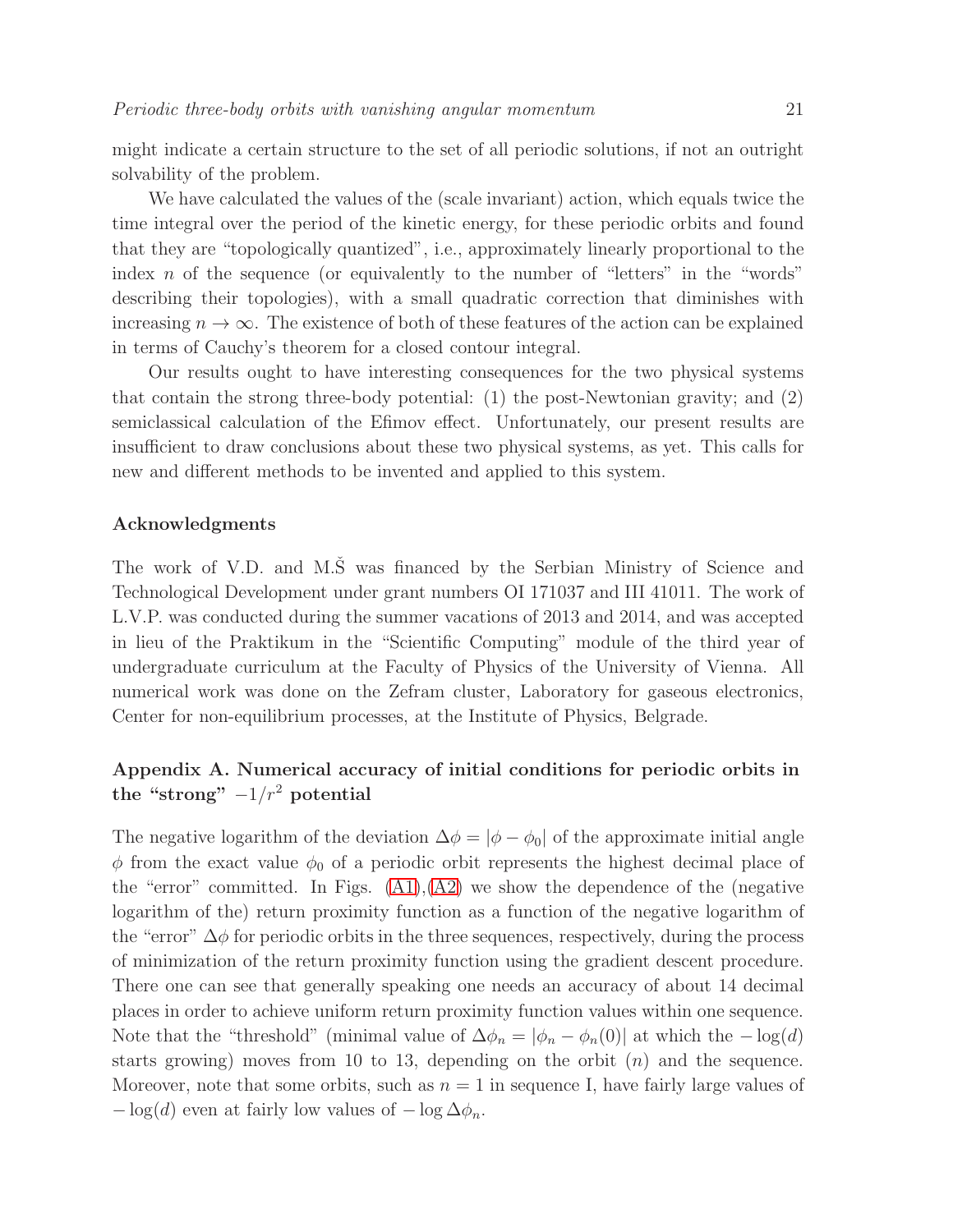<span id="page-21-1"></span>

Figure A1: The negative logarithm of the return proximity function  $log(d)$  as a function of the negative logarithm of the deviation ("error")  $\Delta \phi_n = |\phi_n - \phi_n(0)|$  of the initial angle  $\phi_n$  from the exact value  $\phi_n(0)$  for the first ten periodic orbits,  $n = 1, \ldots, 10$  in sequence I. Here one can graphically see the importance of the higher-lying decimal points for the value of the return proximity function.

# <span id="page-21-0"></span>Appendix B. Action of the periodic three-body orbit in the one-dimensional "strong"  $-1/r^2$  potential

In the one-dimensional (1D) "strong"  $-g/r^2$  potential Calogero-Moser model, Refs. [\[3,](#page-26-4) [35,](#page-27-22) [5\]](#page-26-6), the periodic three-body problem has only one variable - the meridional angle ("longitude")  $\phi$  of a point on the equator of the shape-sphere, see Refs. [\[3,](#page-26-4) [4,](#page-26-5) [35,](#page-27-22) [33,](#page-27-23) [34\]](#page-27-24). This orbit corresponds to the collinear v. Schubart orbit in Newtonian gravity.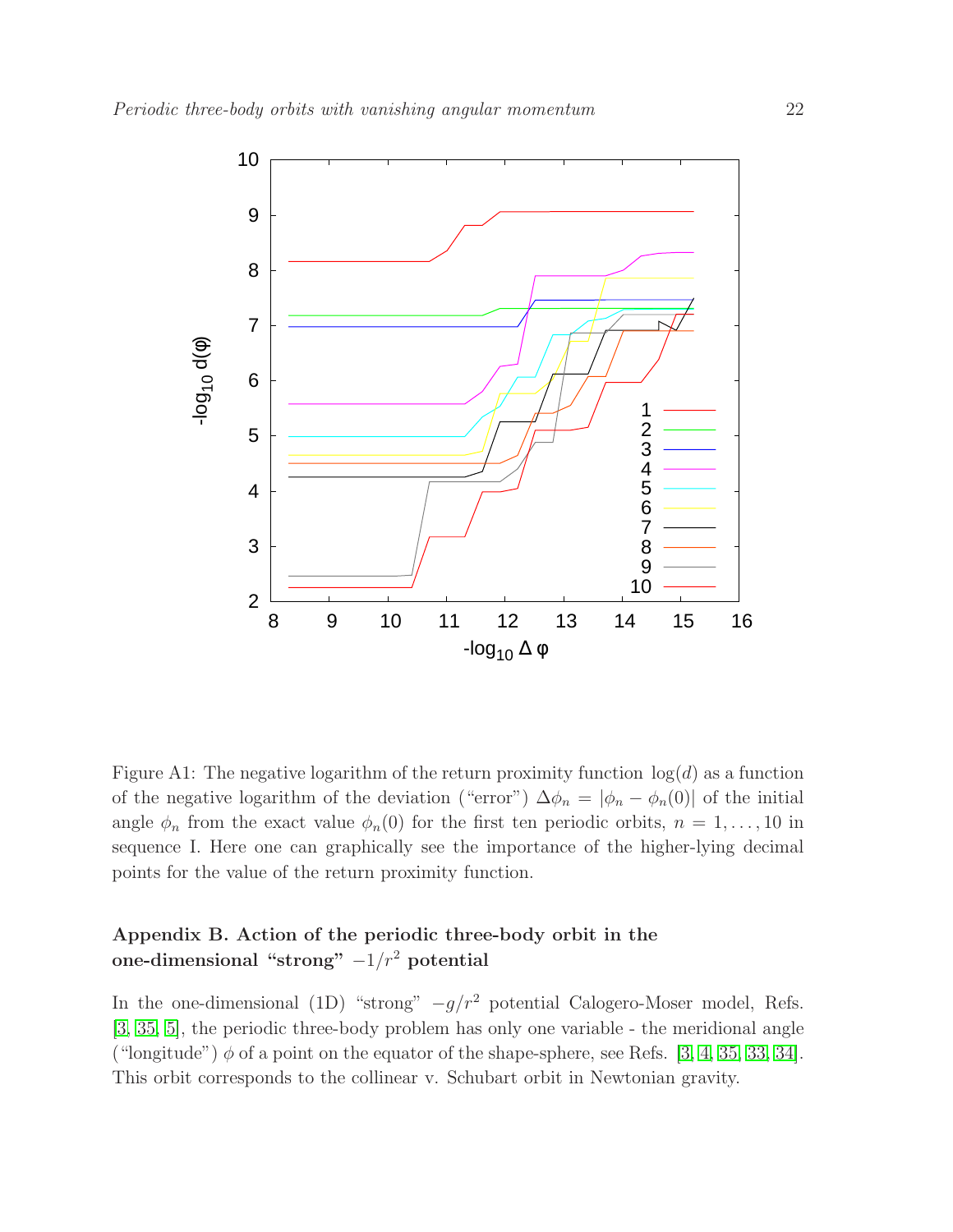<span id="page-22-0"></span>

Figure A2: Same as in Fig. [A1,](#page-21-1) only for sequences II and III.

# Appendix B.1. Solving the equation of motion

Energy conservation  $E = 0$  yields as the equation of motion

$$
E = \frac{m}{8}R^2\dot{\phi}^2 - \frac{9}{2}\frac{Gm^2}{R^2}\frac{1}{\sin^2\left(\frac{3\phi}{2}\right)} = 0
$$

which is readily solved as

$$
\dot{\phi}(t) = \frac{d\phi}{dt} = \pm \frac{6\sqrt{2g}}{R^2\sqrt{1 - \cos(3\phi)}}
$$

where  $g = Gm$ . Integrate this equation over  $d\phi$  to find

$$
t - t_0 = \frac{R^2}{6\sqrt{2g}} \int \sqrt{1 - \cos(3\phi)} d\phi
$$

$$
= -\frac{R^2}{9\sqrt{2g}} \sqrt{1 - \cos(3\phi)} \cot\left(\frac{3\phi}{2}\right)
$$

which, after the simplification

$$
\sqrt{1 - \cos(3\phi)} \cot\left(\frac{3\phi}{2}\right) = \sqrt{2} \cos\left(\frac{3\phi}{2}\right)
$$

leads to

$$
t - t_0 = \mp \frac{R^2}{9\sqrt{g}} \cos\left(\frac{3\phi}{2}\right)
$$

Note the "dimensionless time" variable  $t' = \frac{9\sqrt{g}}{R^2}t$ . This is identical to

<span id="page-22-1"></span>
$$
\frac{3\phi}{2} = \text{Arccos}\left(\mp \frac{9\sqrt{g}}{R^2} \left(t - t_0\right)\right). \tag{B.1}
$$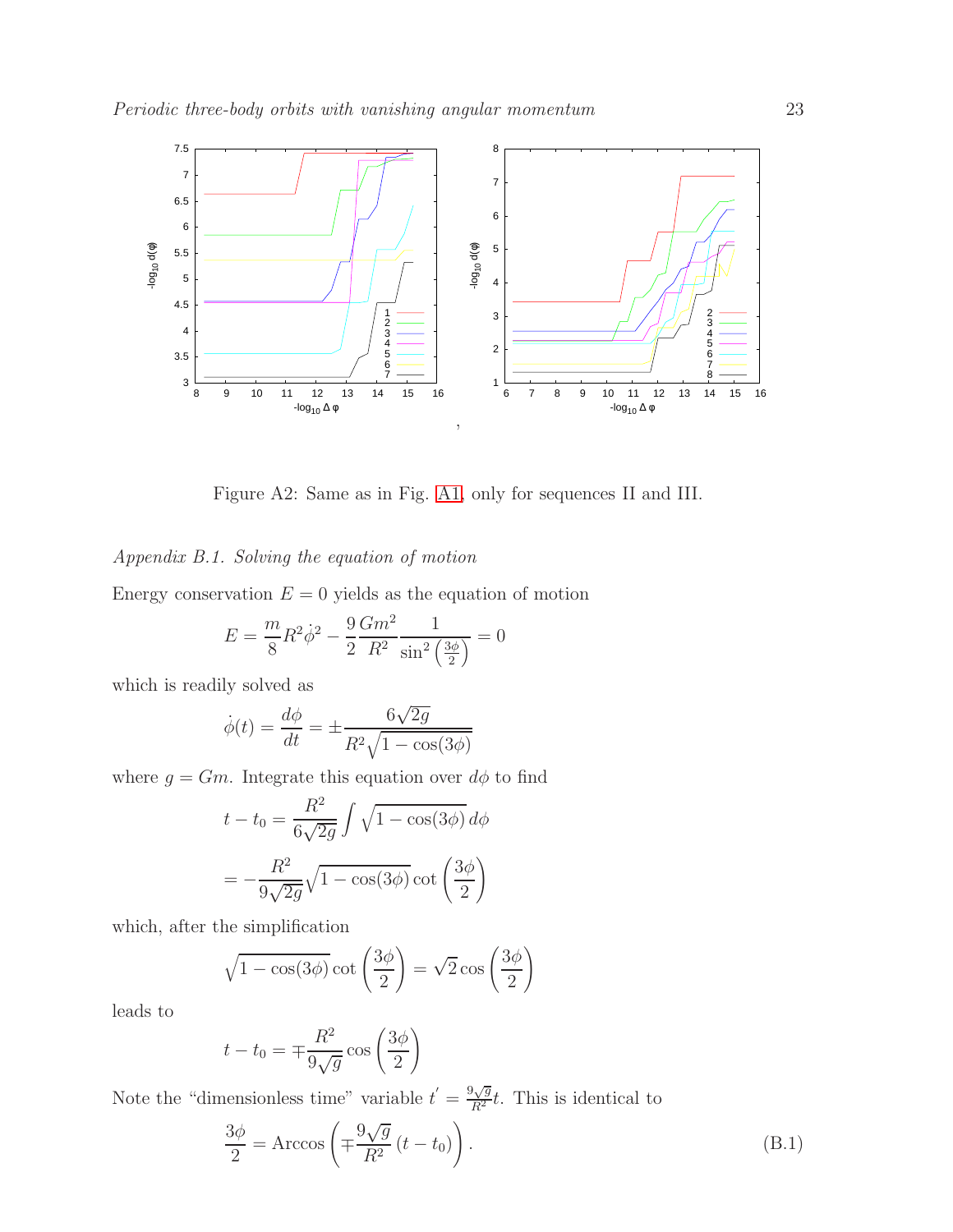Setting  $t_0 = 0$  we have finally

$$
t^{'} = \frac{9\sqrt{g}}{R^2}t = \mp \cos\left(\frac{3\phi}{2}\right).
$$

as the solution.

Appendix B.1.1. Solution with  $q = Gm = 1, R^2 = 2$  In the  $q = Gm = 1, R^2 = 2$  limit, the time  $t' = \frac{9\sqrt{g}}{R^2}t = \frac{9}{2}$  $\frac{9}{2}t$  and the e.o.m. turns into

$$
\ddot{\phi}(t) = \frac{486t}{\left(4 - 81t^2\right)^{3/2}}
$$

The solution to this equation is

$$
\phi(t) = \frac{1}{3} \left( 3c_2 t + 2 \text{Arcsin} \left( \frac{9t}{2} \right) - \pi \right)
$$

where  $c_2$  is an integration constant; setting  $c_2 = 0$  we find:

<span id="page-23-0"></span>
$$
\phi(t) + \frac{1}{3}\pi = \frac{2}{3}\text{Arcsin}\left(\frac{9t}{2}\right) \tag{B.2}
$$

which is equivalent to the Ansatz Eq. [\(B.1\)](#page-22-1). Note that the equation [\(B.2\)](#page-23-0) does not have real solutions for time t larger than  $t > 2/9$ , as the argument of Arcsin = sin<sup>-1</sup> exceeds unity. This means that the  $\phi$  turns imaginary at the  $t = 2/9$  point in time, i.e.,  $t = 2/9$  is a branch point of the solution.

We demand that  $\phi$  be real, which implies an upper and a lower limit on the (real) time variable t:

$$
-1 \le \frac{9t}{2} \le 1.
$$

For other times, the solution to the Ansatz Eq. [\(B.1\)](#page-22-1) becomes imaginary/complex. These two "boundaries" on time t imply the following limits on the value of  $\phi$ :

$$
\phi_{\text{max}} = \phi(2/9) = -\frac{2}{3} \text{Arccos}(1) \equiv 0 \pmod{2\pi}
$$
\n  
\n $\phi_{\text{min}} = \phi(-2/9) = -\frac{2}{3} \text{Arccos}(-1) = -\frac{2}{3}\pi$ 

Thus, one cycle consists of an oscillation of  $\phi$  from  $\phi_{\min} = \phi(-2/9) = -\frac{2}{3}$  $\frac{2}{3}\pi$  to  $\phi_{\text{max}} = \phi(2/9) = 0$  and back. Therefore, the half-period  $T/2$  is

$$
T/2 = 2/9 - (-2/9) = 4/9
$$

## <span id="page-23-1"></span>Appendix B.2. Action of the Schubart-Calogero-Moser solution

The action S can be evaluated from either the time integral over one period of twice the kinetic energy,  $2T = \left(\frac{R^2}{2}\right)^2$  $\left(\frac{R^2}{2}p_{\phi}\right)^2$ , or the negative of twice the potential energy  $V = \frac{-9g}{2R^2 \sin^2 \frac{3}{2}\phi}$ , where  $(g = Gm^2 = 1)$ , see Refs. [\[4,](#page-26-5) [33,](#page-27-23) [34\]](#page-27-24).

$$
S_{\min}(T) = 2 \int_0^T T(\dot{\mathbf{r}}(t))dt = -2 \int_0^T V(\mathbf{r}(t))dt
$$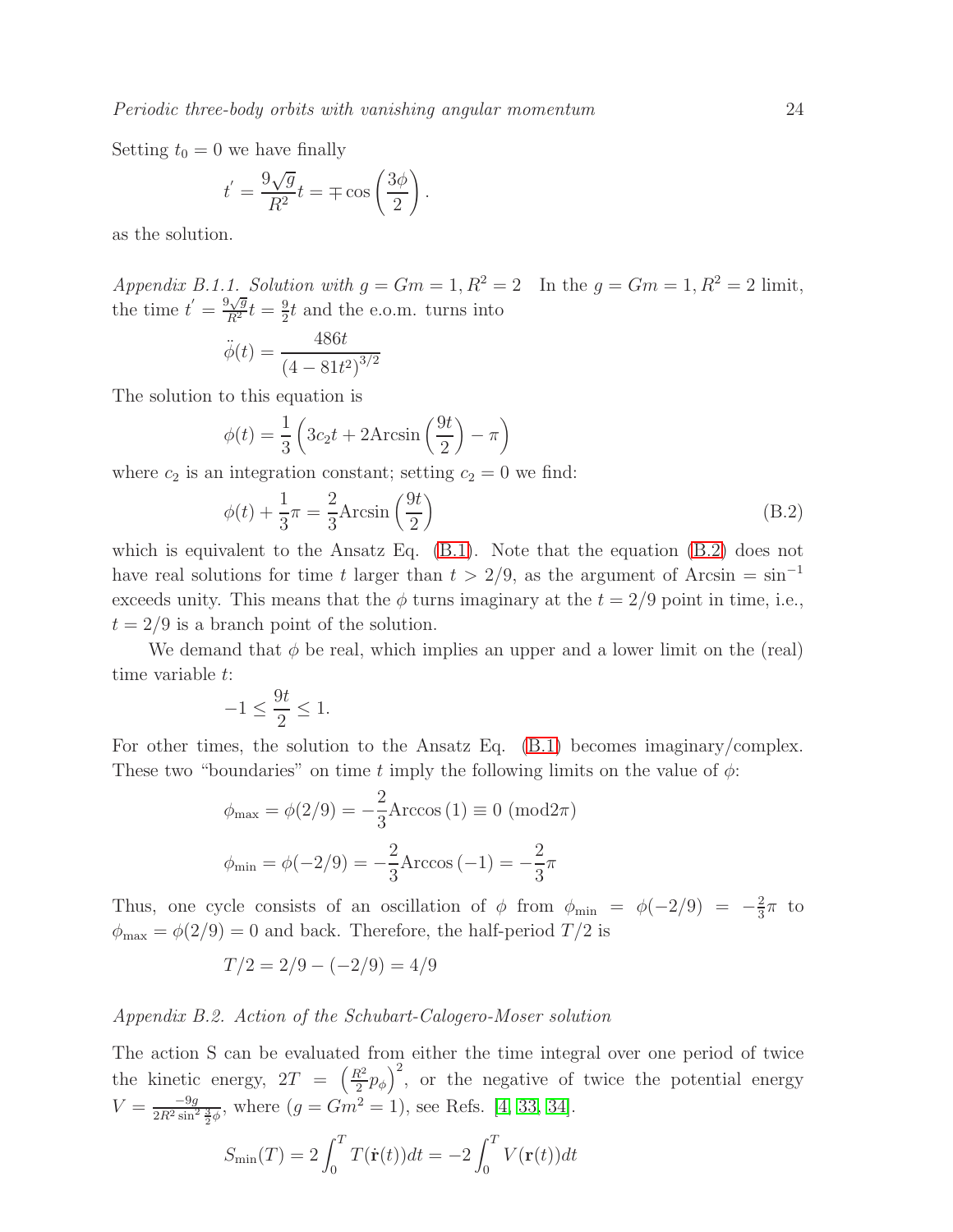The action evaluated over one period T with the solution Eq.  $(B.1)$  equals formally

$$
S_{\min}(T) = -\int_0^{8/9} \frac{18}{4 - 81t^2} dt ,
$$

but manifestly the integrand has poles at  $4 - 81t^2 = 0$ , i.e., at the values  $t = \pm \frac{2}{9}$  $rac{2}{9}$  of the integration variable t, and the integral is not defined for  $t > \frac{2}{9}$  due to the t turning imaginary (Eq.  $(B.1)$  implies a logarithmic branch cut in the complex-t plane).

Therefore, we must either 1) make an analytic continuation of the solution for time values  $t > \frac{2}{9}$ ; or 2) reformulate the integral within the confines of the real solution  $\phi(t)$ .

The action of a periodic orbit  $S_{\text{min}}(T)$  must be: 1) independent of the starting (and ending point), i.e.,

$$
S_{\min}(T) = 2 \int_{-T/2}^{T/2} T(\dot{\mathbf{r}}(t)) dt = -2 \int_{-T/2}^{T/2} V(\mathbf{r}(t)) dt
$$

2) equal to twice the action over one half-period  $T/2$ 

$$
S_{\min}(T) = 2S_{\min}(T/2) = -4 \int_0^{T/2} V(\mathbf{r}(t)) dt
$$

due to the symmetry under time reversal of the integrand. The integral

$$
S_{\min}(T) = -\int_{-4/9}^{4/9} \frac{18}{4 - 81t^2} dt = -2 \int_0^{4/9} \frac{18}{4 - 81t^2} dt
$$

is singular: it has a simple pole within the integration range. When we change the integration variable  $t' = z = \frac{9}{2}$  $\frac{9}{2}t$  we find

$$
S_{\min}(T) = -2\int_0^2 \frac{dz}{1-z^2} = -2\int_0^2 \frac{dz}{(1-z)(1+z)}
$$

We see that the pole at  $z = 1$  sits in the middle of the integration range, but the integral can be evaluated in (at least) two different ways: a) by elementary real integration; b) by complex integration. Both ways will be useful so as to understand the result.

a) The integral can be evaluated as

<span id="page-24-0"></span>
$$
S_{\min}(T) = (\log(-z - 1) - \log(z - 1))\Big|_{z=0}^{z=2}
$$
  
= log(-3) = log(3) ± *i*π (B.3)

Here, in the last step one may take either sign in evaluating  $log(-1) = \pm i\pi$ ; this choice of sign fixes the phase convention. The said convention determines the location of branch cut(s) in the complex plane, which is not immediately obvious.

b) The imaginary part of the action indicates that the complex integration path has crossed a branch cut: the poles at  $z = \pm 1$  in Eq. [\(B.3\)](#page-24-0) are also logarithmic branch points, each with its own branch cut. Logarithmic branch cuts are usually fixed so as to extend from the branch point (the zero of the argument of the logarithm) to infinity, but that is not compulsory - the cuts may be chosen in other ways, as well. The real part of the action is invariant under the change of the location of branch cuts; by changing the branch cuts one can only change the sign of the imaginary part, which, in turn, is equivalent to a change of integration contour.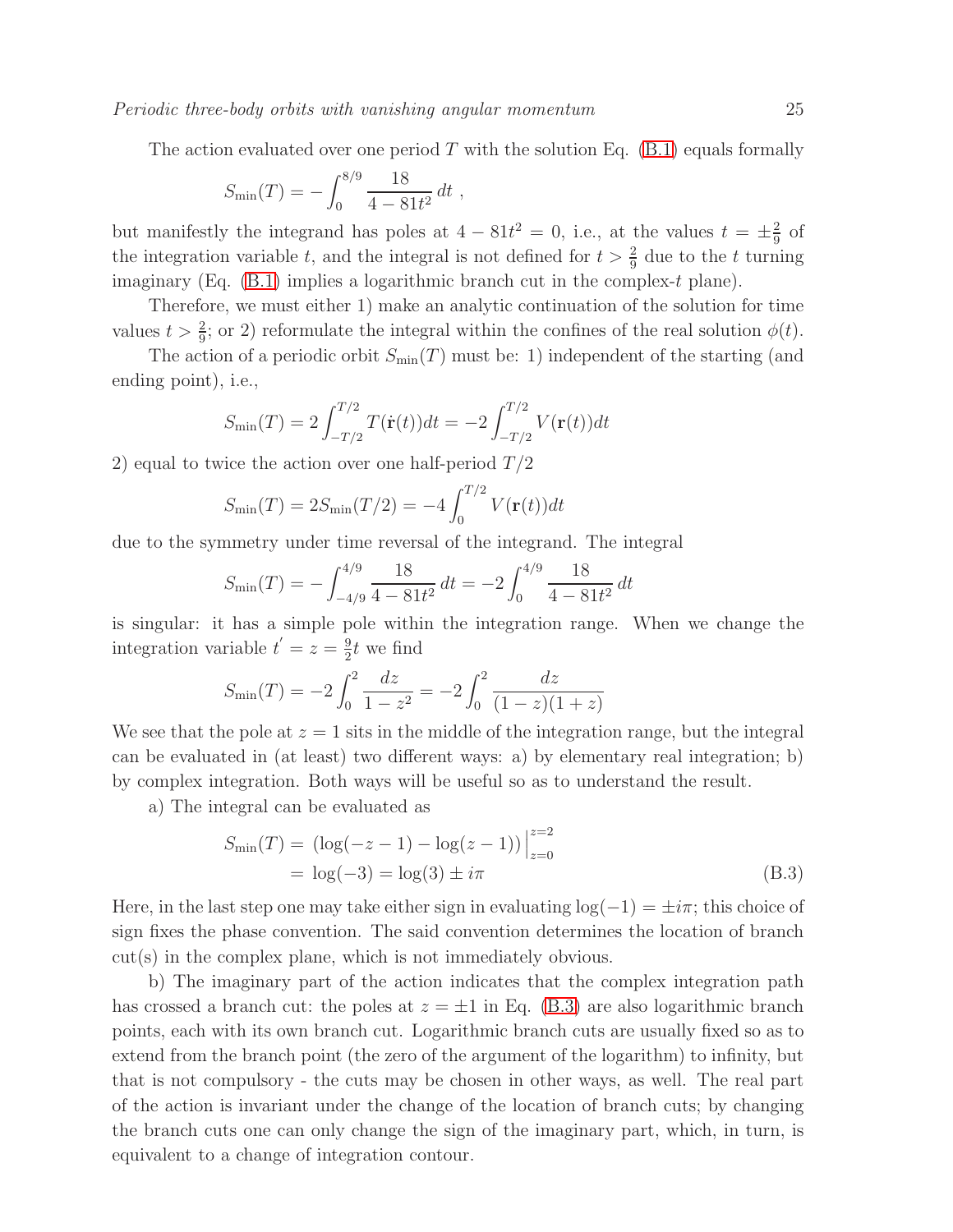The numerical value of the real part of the minimized action is

$$
S_{\min}(T) = 1.09861\tag{B.4}
$$

<span id="page-25-0"></span>which is in good agreement with the rest of the graph in Fig. [5.](#page-15-1)

#### Appendix C. Analytic properties of the action and complex variables

Here we follow Ref. [\[32\]](#page-27-19). First we show that the minimized action  $S_{\text{min}}$  =  $\int_0^T L(q(t), \dot{q}(t))dt$  of a periodic orbit  $q(t)$  in the strong potential  $V(r)$ , written as a time integral of twice the kinetic energy  $T$  over period  $T$ ,

$$
S_{\min}(T) = 2\sum_{i=1}^{3} \int_{0}^{T} \frac{\mathbf{p}_{i}^{2}}{2m} dt = 2\sum_{i=1}^{3} \int_{\mathbf{r}_{i}(0)}^{\mathbf{r}_{i}(T)} \mathbf{p}_{i} \cdot d\mathbf{r}_{i}
$$
(C.1)

can be expressed as a closed-contour integral of a complex variable. After changing over to the relative-motion variables, one finds

$$
S_{\min}(T) = 2\left(\int_{\rho(0)}^{\rho(T)} \mathbf{p}_{\rho} \cdot d\rho + \int_{\lambda(0)}^{\lambda(T)} \mathbf{p}_{\lambda} \cdot d\lambda\right)
$$

The two independent three-body Jacobi two-vectors  $\rho$  and  $\lambda$  can be replaced with two complex variables

$$
z_{\rho} = \rho_x + i\rho_y, z_{\lambda} = \lambda_x + i\lambda_y,
$$

so that the action  $S_{\text{min}}$ , can be rewritten as a (double) closed contour integral in two complex variables:

$$
S_{\min}(T) = 2\left(\int_{z_{\rho(0)}}^{z_{\rho(T)}} \dot{z}_{\rho}^* dz_{\rho} + \int_{z_{\lambda}(0)}^{z_{\lambda}(T)} \dot{z}_{\lambda}^* dz_{\lambda}\right).
$$

Note that the periodicity of motion  $\rho(0) = \rho(T)$ ,  $\lambda(0) = \lambda(T)$  implies  $z_{\rho}(T) = z_{\rho}(0)$ and  $z_{\lambda}(T) = z_{\lambda}(0)$ , which makes this integral a closed contour one

$$
S_{\min} = 2(\oint_{C_{\rho}} \dot{z}_{\rho}^* dz_{\rho} + \oint_{C_{\lambda}} \dot{z}_{\lambda}^* dz_{\lambda})
$$

with its value determined by the residue theorem for functions of two complex variables.

The existence and positions of poles in this (double) contour integral are not manifest in its present form; the same integral is given by  $S_{\min} = -2 \int_0^T V(r(t)) dt$ , due to the virial theorem, however, where the potential  $V(r(t))$  is known to have singularities on the shape sphere and the time-evolution dependence  $r(t)$  of the periodic orbit parametrizes the contour. We remind the reader that the identity of two different forms of  $S_{\text{min}}$  holds only for periodic orbits, even though Cauchy's residue theorem holds more generally.

Note the following implications of this formula: 1) for non-singular potentials  $(\alpha < 0)$  there are no poles in the potential, and consequently no poles encircled by the contour, so the residue vanishes; 2) for singular potentials  $(2 > \alpha > 0)$  there are poles in the potential, but the residue depends on the integration contour, i.e., on the trajectory one the shape sphere and its topology  $w$ ; 3) if the integration contour, i.e.,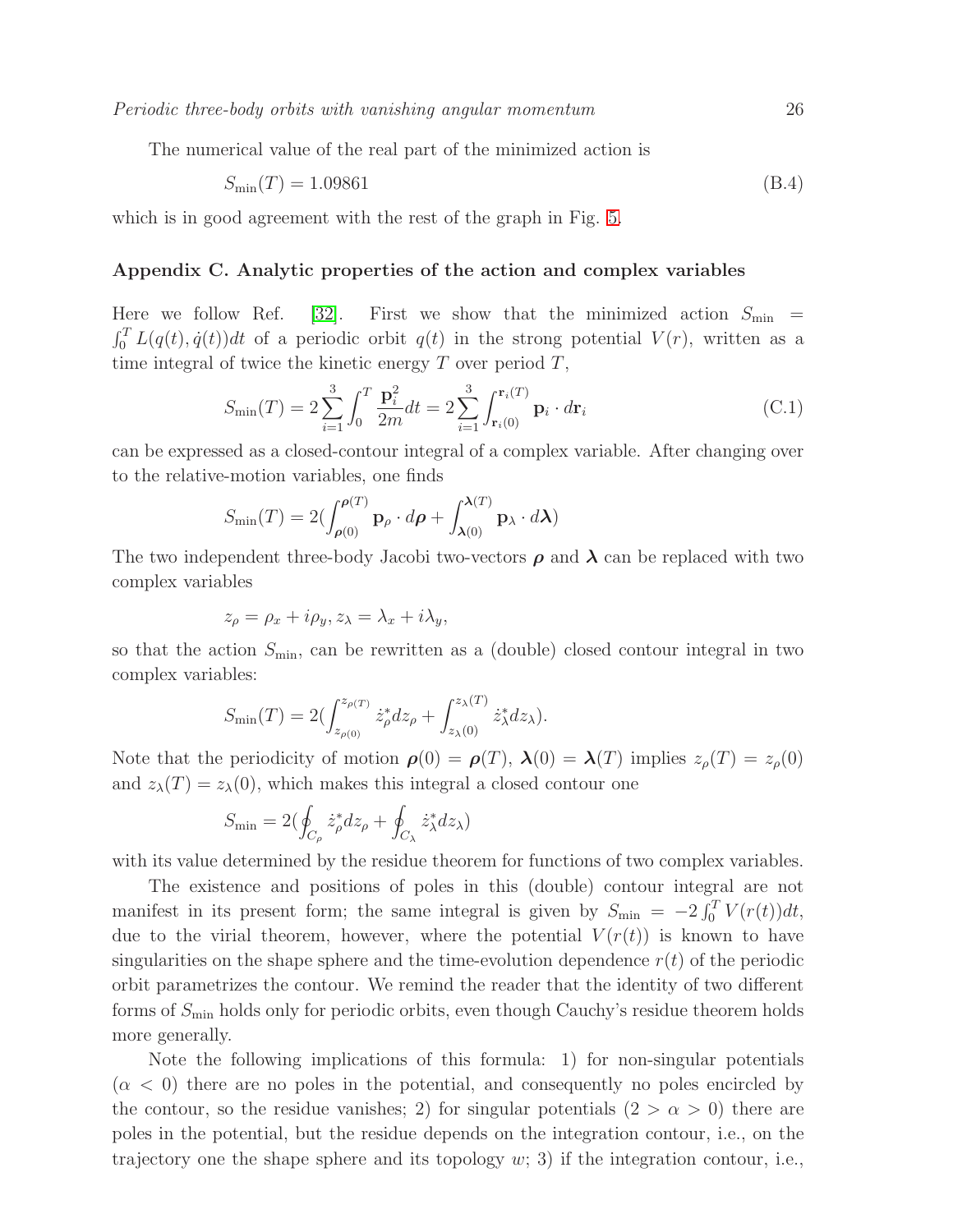the trajectory one the shape sphere repeats k-times the topologically equivalent path, then, for singular potentials  $(2 > \alpha > 0)$ , the residue equals k times the single path residue.

Next, we switch from the real  $(\rho, \lambda)$ , or complex  $(z_\rho, z_\lambda)$  Cartesian Jacobi variables to the curvilinear hyper-spherical variables: the real hyper-radius  $R$  and the overall rotation angle  $\Phi = \frac{1}{2}(\varphi_{\rho} + \varphi_{\lambda})$ , and the two angles parametrizing the shape-sphere, e.g.  $(\theta = (\varphi_{\rho} - \varphi_{\lambda}), \chi = 2\mathrm{Tan}^{-1}(\frac{\rho}{\lambda})$  $\binom{p}{\lambda}$ ). Equivalently, we may use the complex variables Z, defined by  $(R, \Phi)$  and z, defined by way of a stereographic projection from the shapesphere parametrized by  $(\theta, \chi)$ . The "variable" Z remains constant for many periodic orbits with zero angular momentum in the strong potential  $(\alpha = 2)$ , because  $R = \text{const.}$ . The condition  $\Phi = \text{const.}$  is trickier, however, because there may be "relatively periodic" solutions with vanishing angular momentum ( $L = 0$ ) and a non-zero change  $\Delta \Phi \neq 0$  of angle  $\Phi$  over one period. All of the orbits from the three sequences considered above have  $\Delta \Phi = 0$  over one period, however. It is only for such orbits that we may eliminate the complex variable  $Z$  from further consideration, and the problem becomes the (much) simpler one, of a single complex variable.

So, we see that the complex integration contour  $C_z$  relevant to Cauchy's theorem,  $S_{\text{min}} = 2i\pi \sum \text{Res}$ , for the above three sequences of periodic orbits is determined solely by the orbit's trajectory on the shape sphere: the only poles relevant to this contour integral are the two-body collision points on the shape sphere. Consequently, the periodic orbits' minimized action (integral) is determined (only) by the topology of the closed contour on the shape sphere, i.e., by the homotopy group element of the periodic orbit. Repeated  $k$ -fold loops of the contour lead to k times the initial integral, provided that no branch cut is crossed in the process; otherwise the residue(s) at the pole(s) may change with the value of  $k$ . We have shown already in [Appendix B.2](#page-23-1) that each of the three poles is also a logarithmic branch cut, which implies a complicated structure of branch cuts and (most probably) changing values of residues. Detailed study of analytic properties of the action should be a subject of interest to mathematicians, [\[36\]](#page-27-25).

# <span id="page-26-2"></span>References

- <span id="page-26-3"></span>[1] Jacobi C G J. 1969 Vorlesungen ¨uber Dynamik (New York, NY: Chelsea) (in German)
- [2] Poincar´e H. 1896 "Sur les solutions p´eriodiques et le principe de moindre action", C.R.A.S. 123, 915- 918 (in French), available at <http://henripoincarepapers.univ-lorraine.fr/bibliohp/?> &a=on&ln=Poincar%C3%A9&action=go&page=3
- <span id="page-26-5"></span><span id="page-26-4"></span>[3] Calogero F. 1969 J. Math. Phys. 10, 2191
- <span id="page-26-6"></span>[4] Khandekar D C, and Lawande S V. 1972 Am. J. Phys. 40, 458
- <span id="page-26-7"></span>[5] Moser J. 1975 Advances in Math. 16 197-220.
- [6] Poisson E and Will C M. 2014 Gravity Newtonian, Post-Newtonian, Relativistic (New York Cambridge University Press).
- <span id="page-26-8"></span>[7] Bloom R S. 2014 "Few-body collisions in a quantum gas mixture <sup>40</sup>K and <sup>87</sup>Rb atoms", PhD thesis, Colorado U. Boulder (2014) (unpublished).
- <span id="page-26-9"></span><span id="page-26-0"></span>[8] Barth M and Hofmann J. 2015 Phys. Rev. A 92 062716
- <span id="page-26-1"></span>[9] Moore C. 1993 Phys. Rev. Lett. 70 3675
- [10] Montgomery R. 2005 Ergod. Th. & Dynam. Sys. 25 921-947 ArXiv: [math/0405014v](http://arxiv.org/abs/math/0405014)1 [math.DS]